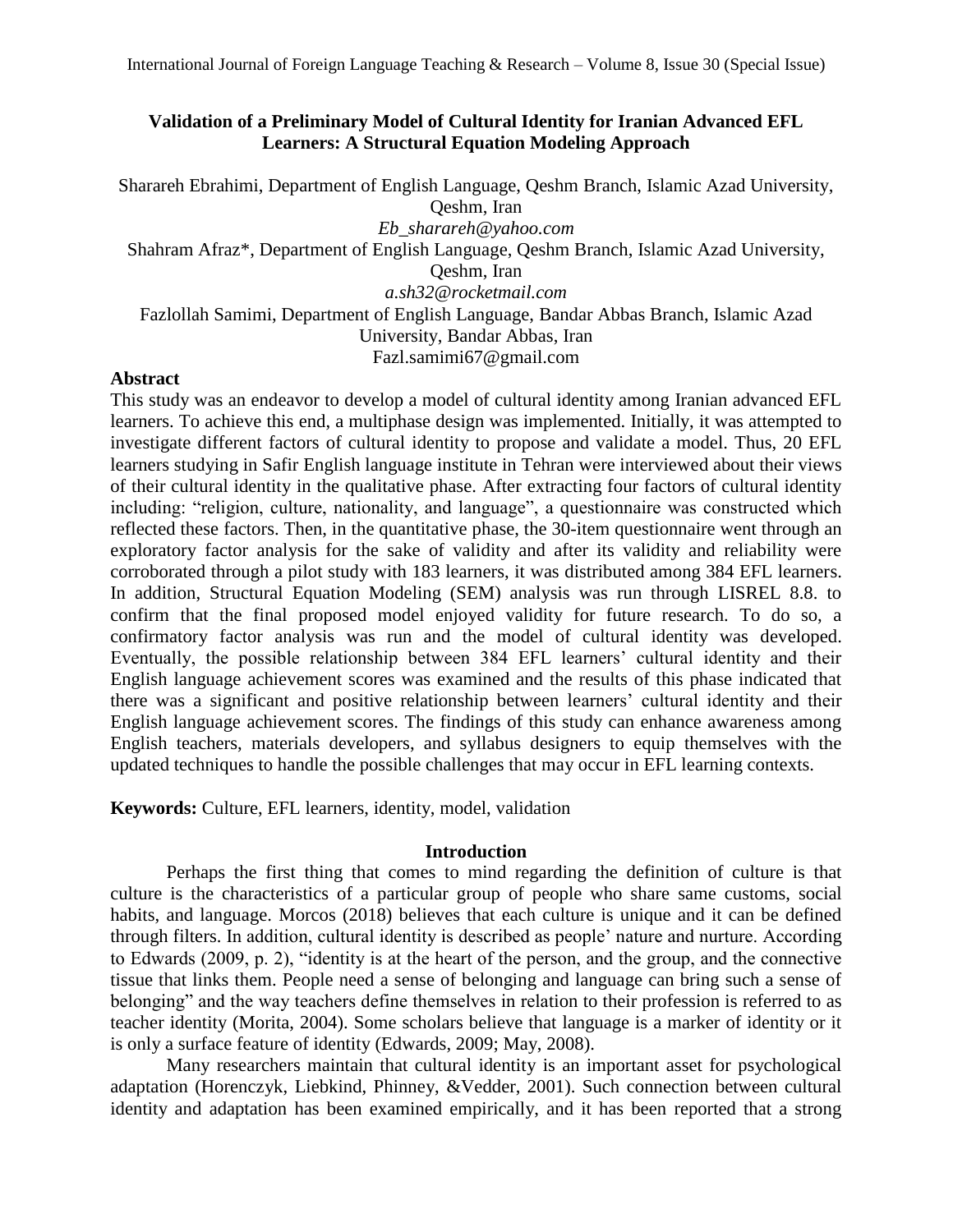cultural identity intends to be related with positive well-being among members of a group experiencing acculturation (e.g., Abu-Rayya, 2006; Smith & Silva, 2011). Ritlyova (2009) also asserts that it is possible to improve L2 learners' perception of a second language culture along with their own culture through raising learners' awareness of an L2. Clearly, the relationship between language and culture is complex. According to Tavares and Cavalcanti (1996), the instruction of culture is essentially aimed at raising learners' awareness as well as increasing their curiosity towards the L2 culture. Similarly, Kaikkonen (2001) claims that L2 instruction is primarily intended to help the learners to transcend the boundaries of their native language (L1) and their own culture which in fact reflects their identity.

However, questions like to what extent Iranian language learners are open to this foreign culture and how their cultural identity interacts with learning another language were the motives fueling this study. Thus, the findings of this study would pave the way for more in depth analysis of cultural identity and the way it facilitates or hinders foreign language learning in Iranian context. Presenting an Iranian model of cultural identity for advanced EFL learners can make the process of language learning more understandable for language teachers in Iran to equip themselves with appropriate methods and materials in classes.

#### **Literature Review**

The emphasis on culture learning in EFL classrooms is obvious in different studies. For example, Martinez-Gibson (1998, p.125) states "the foreign language classroom is where students can begin to acquire some awareness of people who not only speak differently but also live differently. This cultural knowledge leads to a tolerable acceptance of the world's variation". Therefore, EFL classrooms are the places to teach and learn culture as well as language. In fact, learning an L2 is "not simply learning new information (vocabulary, grammar, pronunciation, etc.) which is part of [one's] own culture but rather acquiring symbolic elements of a different ethno linguistic community" (Gardner, 2001, p. 17). Some researchers (e.g., Ho, 2009; Naqeeb, 2012; Zhao, 2010) have studied different aspects of culture in different contexts all over the world.

Mao (2009) has investigated the factors influencing the instruction of culture in L2 classrooms. This study was aimed at developing a framework for culture teaching in China. Mao found that it is necessary to take account of the importance of cultural factors in L2 classrooms to attain a better awareness of the target language. Ho (2009) has also examined the status of culture in EFL teaching in Vietnam as well as the impact of intercultural language learning on students' L2 learning. It was actually expected that the proposed cultural components would increase cultural awareness and engage learners in culture learning. In another study by Rezaei & Bahrami (2019), it was proved that these days nations are nervous about their only strongly-held possession; cultural identity, due to the changes that globalization has caused and it can influence language learning.

In his study, Sabatin (2013) examined the impact of students' cultural awareness on their learning English. The findings of the study showed significant differences between participants who are culturally aware and those who do not know anything in terms of their performance on reading comprehension. Alptekin (2006) also proved that learners' cultural awareness impact their language learning. Razmjoo (2010) carried out a study to find out the possible effect of identity on the achievement of Iranian learners, who were learning EFL. The findings showed no significant relationship between L2 achievement and the aspects of identity. Put it another way, identity cannot predict language achievement in the Iranian context.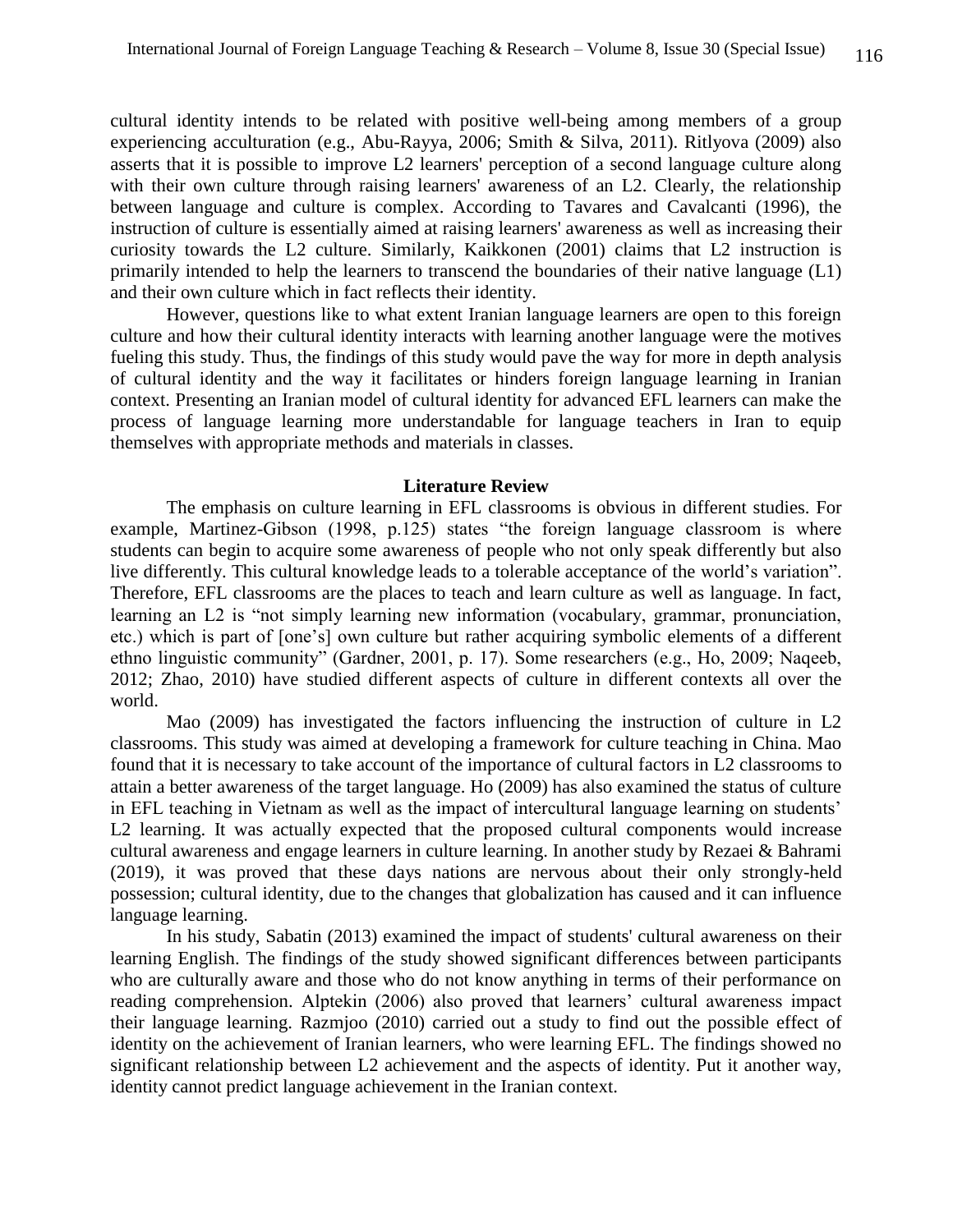A study conducted by Chavez (2002) on the perceptions of German learners toward the inclusion of culture in foreign language classes can provide more insights. Administering a combination of a quantitative and qualitative questionnaire, Chavez (2002) found that learners are attracted to learning about products and practices rather than perspectives. In addition, Norrizan (1993) conducted a study to examine the effect of various cultural components in ESL texts in Malaysia. She made use of a combined cultural unit which was comprised of culturally suggestive topics and concluded that the textbooks were inclined towards middle-class values and lifestyles with meaningful interactions among the learners in these classrooms. She recommended that teachers should take a selective approach in choosing appropriate items by taking account of learners' culture.

Several scholars have recently started proposing a model to make their issues more tangible and generalizable in a particular context. For instance, Samimi & Sahragard (2018) attempted to propose a model of reading strategy using SEM for ELT students and the results substantiated the initial structure of the reading questionnaire as the validated model. Similarly, considering the topic of this study, Razmjoo and Mavaddat (2015) investigated how justice judgments, outcomes, and identity orientations are related. To this end, the investigation used a structural equation modeling, with the aim of finding out the possible impact of identity on the relationship between justice judgment and outcomes. The findings of the study revealed a significant positive correlation between procedural justice and rule compliance and a significant correlation between distributive justice and outcome satisfaction. Based on the developed structural equation model, justice judgments were found to only directly impact the outcomes. Finally, identity did not have any impacts on the causal relationship between the two. Moreover, the study conducted by Naqeeb (2012) has contributed a coherent foundation for the L2 instructors familiarizing them with the main features of culture of the target language. Naqeeb provides L2 teachers with cultural training, drawing on the American Access Micro-Scholarship Program as a model of cultural literacy. The researcher recommends that L2 instructors take a new approach to language teaching, focusing on the cultural aspects of target language.

Several studies targeting various aspects of culture, identity, and language achievement were enumerated and it became evident that none of them dealt directly with the topic of the current study in Iranian context. Furthermore, these studies and their presented models are specific to the population under the study and the findings may not be generalizable to other contexts. Thus, more research is needed to investigate how cultural identify of Iranian learners is associated with foreign language learning. Therefore, the current study is invaluable in terms of filling the gap in the current literature and its contribution to the literature on language, culture, and identity in a context like of Iran. Based on a validated model of cultural identity, it can also be learned how Iranian cultural identity is and whether it is facilitative or debilitative to foreign language learning and accordingly, new strategic plans are thought of for preserving the essential features of Iranian identity in EFL classes.

## **Research Questions**

The present research aimed at validating and refining a model of cultural identity and investigating the possible relationship between cultural identity and English language achievement to answer the following questions.

**Q1:** What validated model of cultural identity can be set forth for Iranian advanced EFL learners based on the preliminary model of cultural identity and through running SEM?

**Q2:** Is there any significant relationship between cultural identity and English language achievement scores of Iranian advanced EFL learners?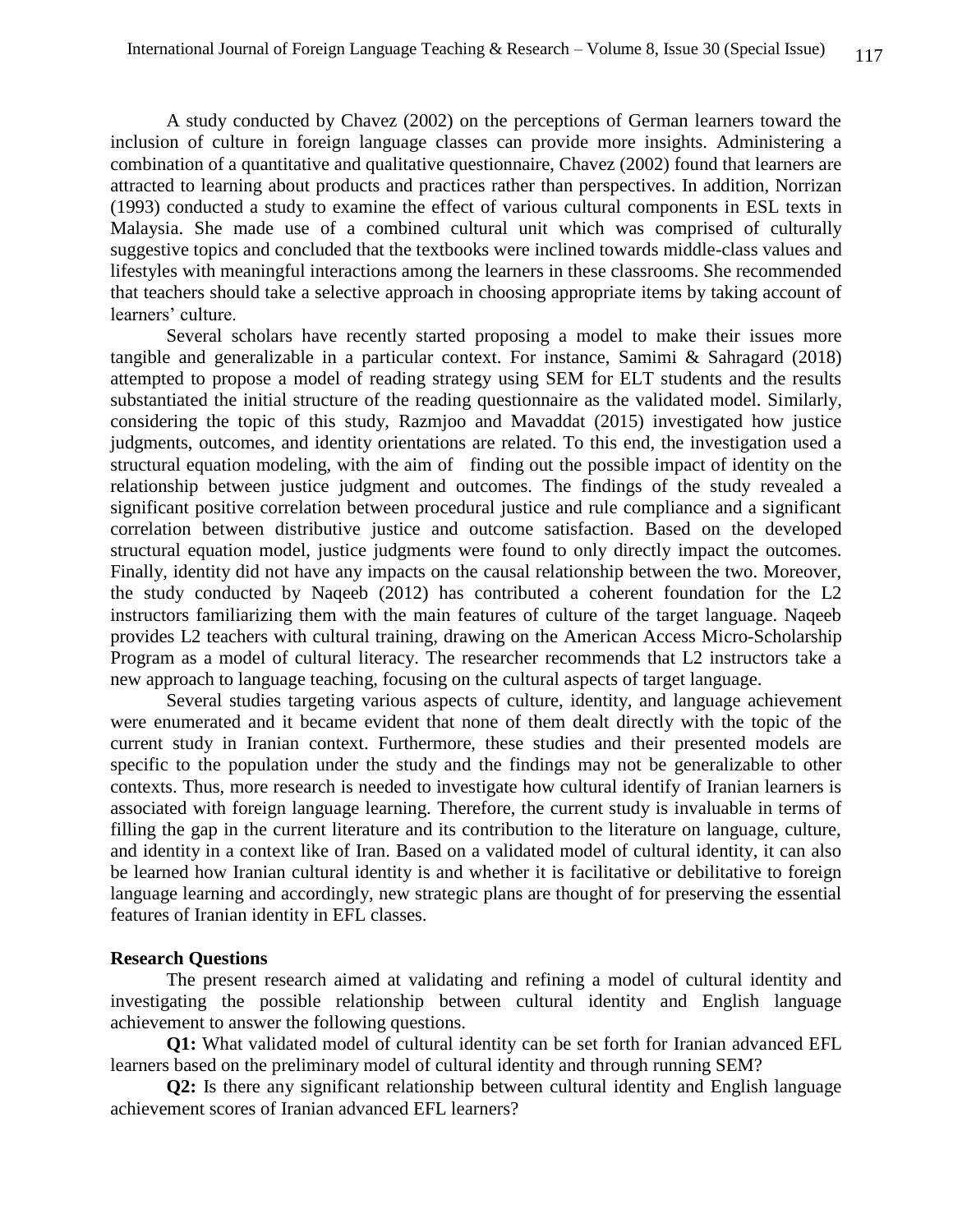## **Methodology**

This study follows a multiphase design; qualitative, quantitative, and correlational, to develop a model of cultural identity and to explore the possible relationship between EFL learners' cultural identity and their English language achievement.

# **The Qualitative Phase**

# **Participants**

The first group of participants consisted of 20 EFL learners (10 males and 10 females) studying in Safir English Language Institute in Tehran, Iran. These EFL learners were studying at advanced level and their age range was eighteen to thirty five. The sampling method was convenience sampling since the researcher selected the participants from among the available group of EFL learners.

# **Instrument**

To elicit the various factors of cultural identity for designing the cultural identity questionnaire, semi-structured interviews were designed and conducted with the participants to satisfy the requirements of the qualitative phase of the study. To prepare the questions, the researcher examined the literature on the concept of cultural identity to grasp a general knowledge and gradually came up with an interview guide which led to the designing of six open-ended questions.

# **Data Collection Procedure**

After the researcher prepared the final version of the interview questions, the next phase was to hold a three-session interview in the institute. At the beginning of each interview session, the interviewer assured the participants that their personal information would be kept confidential and let them know that their voices were recorded for future analysis. The interview sessions usually lasted ten to fifteen minutes. Afterwards, a copy of the transcribed answers were returned to the participants and they were asked to go through them and make the necessary changes to confirm that the data would reflect their accurate viewpoints. This process is a way of checking the validity of the data known as member checking or participant feedback (Ary, Jacobs, Irvine, & Walker, 2013).

# **Data Analysis Procedure**

In the data analysis process of the qualitative research, the researcher transcribed the audio-taped interviews genuinely. The transcripts were imported to a computer software called MAXQDA (Kuckartz, 2007). Each imported transcript was assigned a label. When the datasets were organized, it was time for coding and reducing the data which consists of open coding, axial coding, and selective coding. As a result, four themes which comprised the model of cultural identity were extracted.

# **The Quantitative Phase**

As a result of the data analysis in the qualitative phase, the most significant factors of Iranian EFL learners' cultural identity were extracted and then a questionnaire representing all these factors was constructed. Obviously, this researcher-constructed questionnaire consisting of 30 items needed to be piloted and validated before being assigned to the target population.

# **The Pilot Study**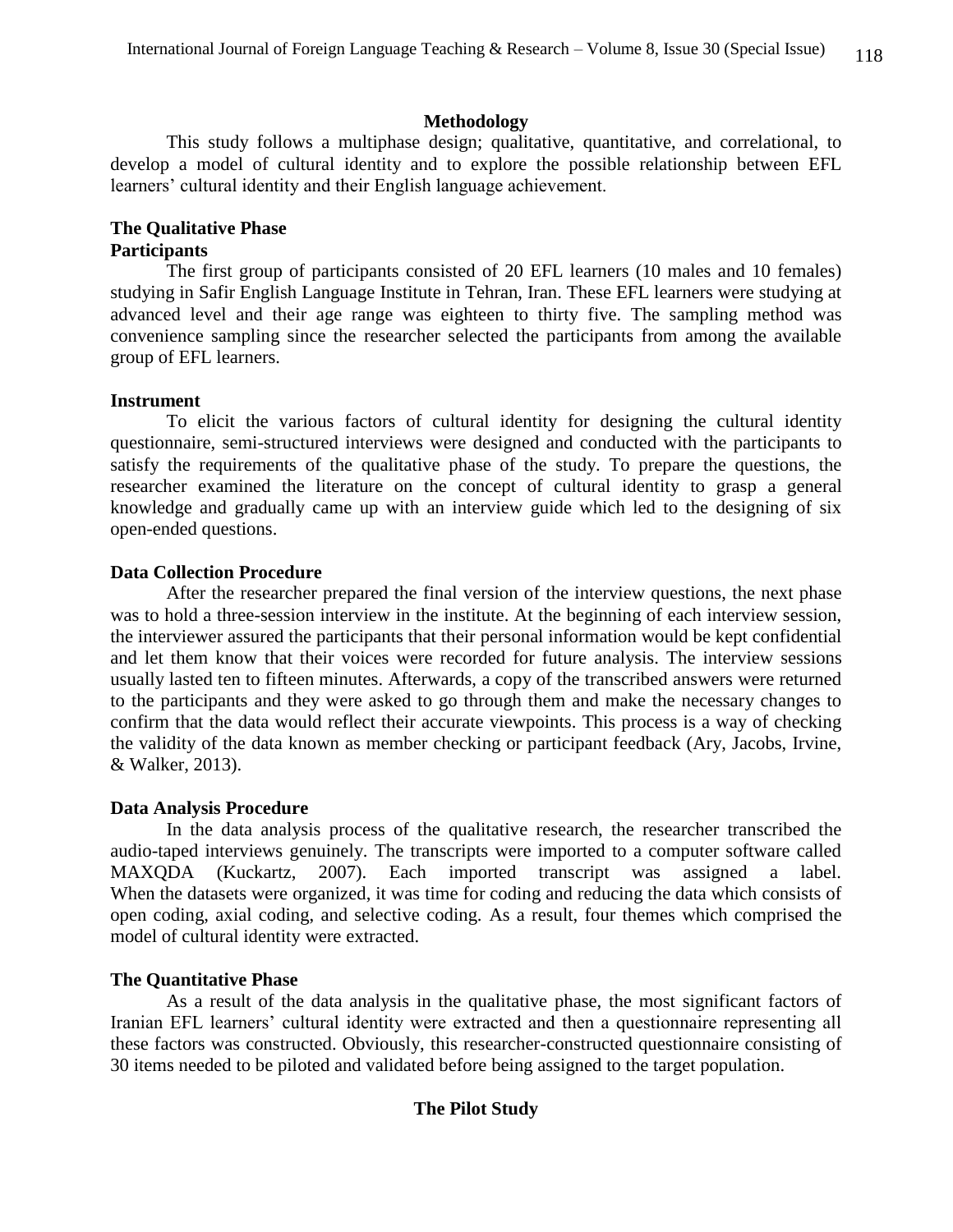## **Participants**

A total number of 183 EFL learners, 106 females and 77 males, studying English at advanced level of proficiency in Safir English Language Institute, took part in this research. Their age range was eighteen to thirty five.

## **Instrument**

The instrument was a researcher-constructed questionnaire designed based on the information extracted from the responses of the participants in the qualitative phase. After analyzing the scripts of the interviews, four main factors were identified and they were represented in 30 items in the first draft of the questionnaire. These factors included religion, culture, nationality, and language. The respondents were required to express their attitudes on a pre-coded five-point Likert scale of strongly disagree to strongly agree.

## **Data Collection and Data Analysis Procedures**

Data analysis included validating the questionnaire and involved calculating reliability and construct-related validity of the instrument to see whether the instrument really measures the constructs it was going to measure. The reliability of the whole questionnaire was carried out through Cronbach's alpha and checking the construct-validity of the questionnaire was performed through exploratory factor analysis (EFA) run by SPSS (version 22).

# **Results of the Pilot Study**

## **Checking the Reliability of the Questionnaire**

Cronbach's alpha index was used to check the reliability of the questionnaire. As it is displayed in table 1, the Cronbach's alpha index is above 0.7 which shows that the questionnaire gained the required reliability value. As a result, no modification was necessary for the items.

**Table 1.** *Cronbach's Alpha report of the cultural identity questionnaire checking the Construct Validity of the questionnaire through Exploratory Factor Analysis (EFA)*

| <b>Items</b>            | No. | Cronbach's alpha |
|-------------------------|-----|------------------|
| The whole questionnaire | 30  | $\mid 0.961$     |

To check the validity of the cultural identity questionnaire, exploratory factor analysis was applied by running SPSS 22. The factorability of the data, as Pallant (2007) suggests, can be checked through two statistical tests of Bartlett's test (Bartlett, 1954) which should be significant  $(p < 0.05)$  and the Kaiser-Meyer-Olkin (KMO) measure of sampling adequacy minimum of which should be 0.6. The indexes of these two tests for the present study are presented in table 2.

| Variable                        | <b>Number of questions</b> | <b>Bartlett's Test Sig.</b> | KMO   |
|---------------------------------|----------------------------|-----------------------------|-------|
| Cultural identity (first draft) | $1 - 30$                   | 0.000                       | 0.933 |
| Cultural identity (final draft) | $1 - 27$                   | 0.000                       | 0.938 |

**Table 2.** *KMO and Bartlett's Test*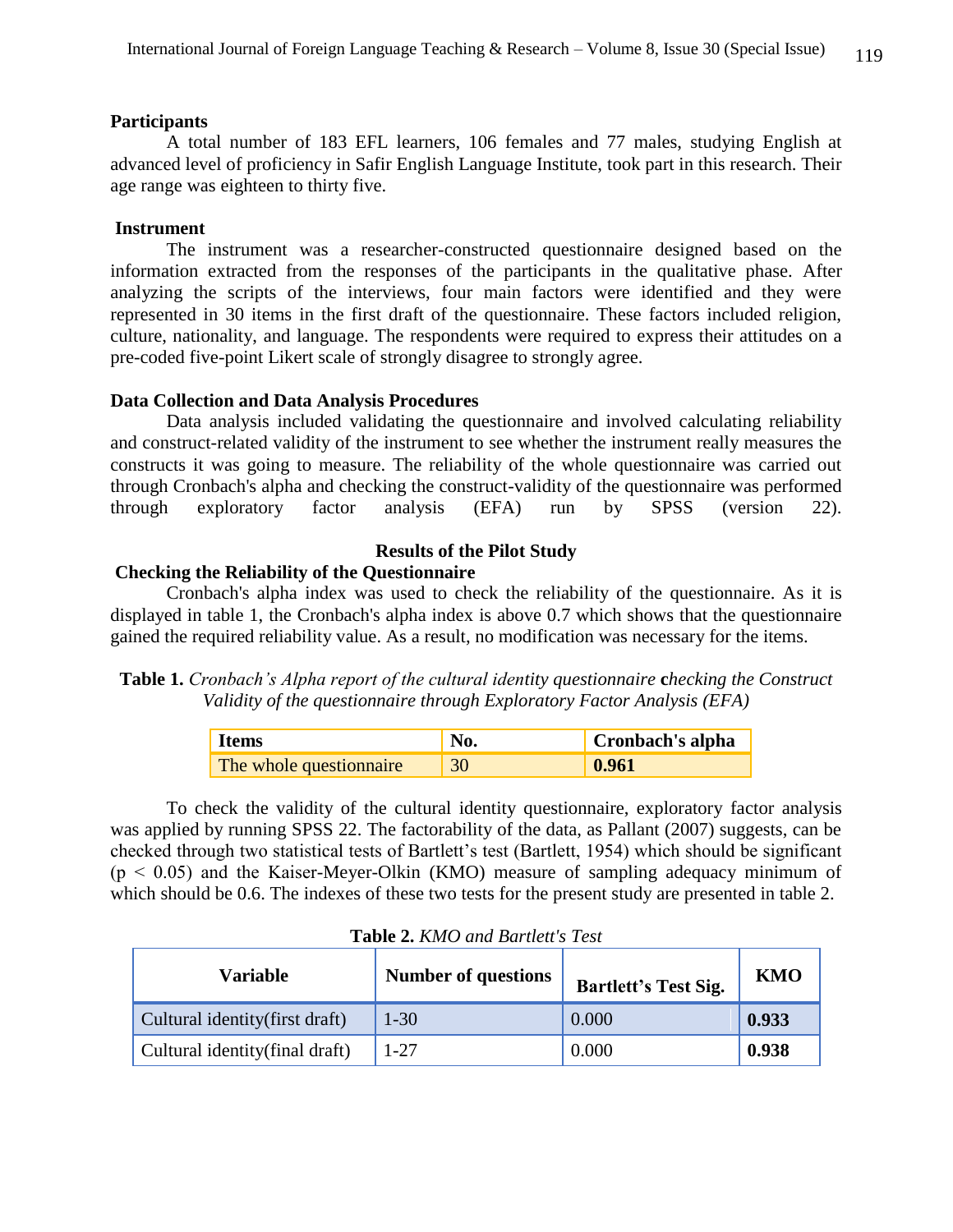As it is evident, KMO and the significance of the Bartlett's test for this instrument are acceptable. The former is greater than 0.6 and the latter is less than  $0.5$  (Sig.  $=$ 0.000). These findings supported the suitability of the data in the questionnaire.

Another step is factor extraction. An efficient was of extracting factors is checking the amount of items of the questionnaire shared before/after factorability.

| Items of the<br>questionnaire | <b>The</b><br>amount<br>before<br>shared<br>factorability | <b>The</b><br>amount<br>shared<br>after<br>factorability |
|-------------------------------|-----------------------------------------------------------|----------------------------------------------------------|
| <b>No. 1</b>                  | $\mathbf{1}$                                              | 0.982                                                    |
| No. 2                         | $\mathbf{1}$                                              | 0.985                                                    |
| <b>No. 3</b>                  | $\overline{1}$                                            | 0.47                                                     |
| No. 4                         | $\mathbf{1}$                                              | 0.965                                                    |
| <b>No. 5</b>                  | $\mathbf{1}$                                              | 0.884                                                    |
| No. 6                         | $\mathbf{1}$                                              | 0.976                                                    |
| <b>No.7</b>                   | $\overline{1}$                                            | 0.464                                                    |
| No. 8                         | $\mathbf{1}$                                              | 0.983                                                    |
| <b>No. 9</b>                  | $\mathbf{1}$                                              | 0.963                                                    |
| <b>No. 10</b>                 | $\mathbf{1}$                                              | 0.972                                                    |
| <b>No. 11</b>                 | $\mathbf{1}$                                              | 0.943                                                    |
| No. 12                        | $\mathbf{1}$                                              | 0.969                                                    |
| <b>No. 13</b>                 | $\mathbf{1}$                                              | 0.972                                                    |
| No. 14                        | $\mathbf{1}$                                              | 0.97                                                     |
| No. 15                        | $\mathbf{1}$                                              | 0.972                                                    |
| No. 16                        | $\mathbf{1}$                                              | 0.947                                                    |
| No. 17                        | $\mathbf{1}$                                              | 0.961                                                    |
| No. 18                        | $\mathbf{1}$                                              | 0.981                                                    |
| <b>No. 19</b>                 | $\mathbf{1}$                                              | 0.934                                                    |
| No. 20                        | $\mathbf{1}$                                              | 0.961                                                    |
| <b>No. 21</b>                 | $\mathbf 1$                                               | 0.963                                                    |
| No. 22                        | $\mathbf{1}$                                              | 0.98                                                     |
| No. 23                        | $\mathbf{1}$                                              | 0.939                                                    |
| No. 24                        | $\mathbf{1}$                                              | 0.967                                                    |
| No. 25                        | $\mathbf{1}$                                              | 0.972                                                    |

**Table 3.** *The amount of items of the questionnaire shared before/after factorability*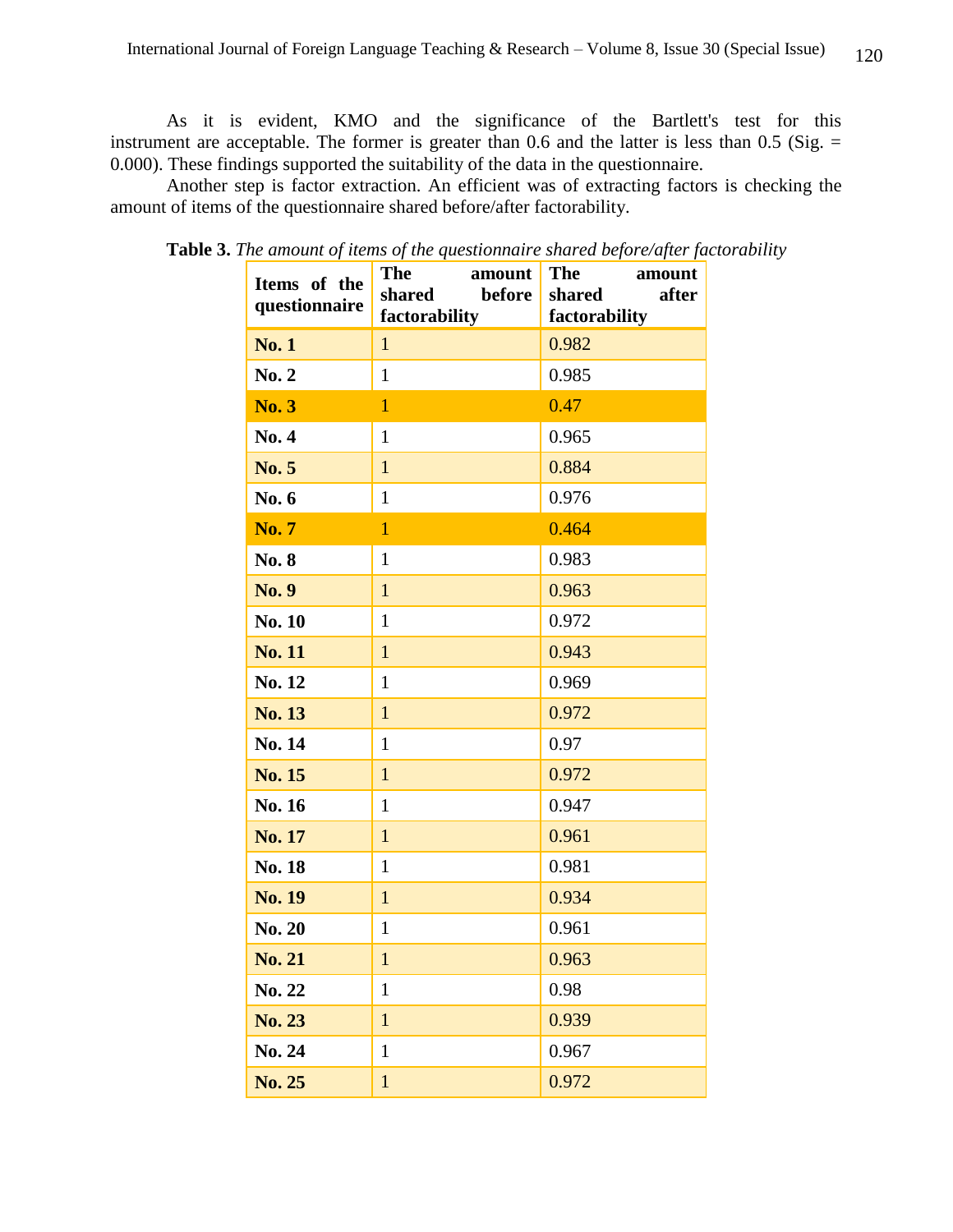| No. 26        | 0.966 |
|---------------|-------|
| No. 27        | 0.976 |
| <b>No. 28</b> | 0.282 |
| No. 29        | 0.967 |
| No. 30        | 0.971 |

As it's clear in table 3, three (items; 3, 7, & 28) out of 30 items had the least shared amount; less than 0.5, that needed to be omitted due to failing to achieve the necessary requirement. As a result, 27 items were subjected to principal component analysis. Pallant (2007) suggested three methods to check the suitable number of factors to retain. Table 4 consists of three parts: initial eigenvalues, rotated eigenvalues, and eigenvalues without rotation. The first one is Kaiser's criterion or the eigenvalue rule in which only the factors are retained whose eigenvalues are equal or greater than 1.0. Those that are less than this amount will be eliminated from the analysis. For the factors of cultural identity, one to four had the eigenvalues more than 1 or close to 1 and as a result, they remained in the analysis. These four factors may explain 96,355 % of the variance as indicated in table 4.

| <b>Initial Eigenvalues</b><br>Com |                         |                            |                  | <b>Eigenvalues of extracted</b><br>without<br>components<br>rotation |                                       | of<br><b>Eigenvalues</b><br>extracted components<br>after rotation |           |                            |                        |
|-----------------------------------|-------------------------|----------------------------|------------------|----------------------------------------------------------------------|---------------------------------------|--------------------------------------------------------------------|-----------|----------------------------|------------------------|
| pone<br>nts                       | Total                   | of<br>$\%$<br>Varianc<br>e | Cumula<br>tive % | Total                                                                | <sub>of</sub><br>$\%$<br>Varianc<br>e | Cumula<br>tive %                                                   | Tot<br>al | $\%$<br>of<br>Varianc<br>e | Cumul<br>ative<br>$\%$ |
| $\mathbf{1}$                      | 14.42<br>$\overline{2}$ | 53.417                     | 53.417           | 14.42<br>$\overline{2}$                                              | 53.417                                | 53.417                                                             | 7.74<br>3 | 28.679                     | 28.679                 |
| $\overline{2}$                    | 5.066                   | 18.765                     | 72.181           | 5.066                                                                | 18.765                                | 72.181                                                             | 6.68<br>9 | 24.775                     | 53.454                 |
| 3                                 | 3.479                   | 12.886                     | 85.068           | 3.479                                                                | 12.886                                | 85.068                                                             | 5.85<br>5 | 21.684                     | 75.138                 |
| $\overline{\mathbf{4}}$           | 3.048                   | 11.288                     | 96.355           | 3.048                                                                | 11.288                                | 96.355                                                             | 5.72<br>8 | 21.217                     | 96.355                 |
| 5                                 | 0.375                   | 1.391                      | 97.746           |                                                                      |                                       |                                                                    |           |                            |                        |
| 6                                 | 0.21                    | 0.778                      | 98.523           |                                                                      |                                       |                                                                    |           |                            |                        |
| $\overline{7}$                    | 0.109                   | 0.403                      | 98.927           |                                                                      |                                       |                                                                    |           |                            |                        |
| 8                                 | 0.061                   | 0.226                      | 99.153           |                                                                      |                                       |                                                                    |           |                            |                        |
| 9                                 | 0.047                   | 0.174                      | 99.327           |                                                                      |                                       |                                                                    |           |                            |                        |
| 10                                | 0.041                   | 0.153                      | 99.481           |                                                                      |                                       |                                                                    |           |                            |                        |
| 11                                | 0.029                   | 0.107                      | 99.587           |                                                                      |                                       |                                                                    |           |                            |                        |
| 12                                | 0.02                    | 0.073                      | 99.66            |                                                                      |                                       |                                                                    |           |                            |                        |
| 13                                | 0.011                   | 0.039                      | 99.7             |                                                                      |                                       |                                                                    |           |                            |                        |

**Table 4.** *Total variance explained*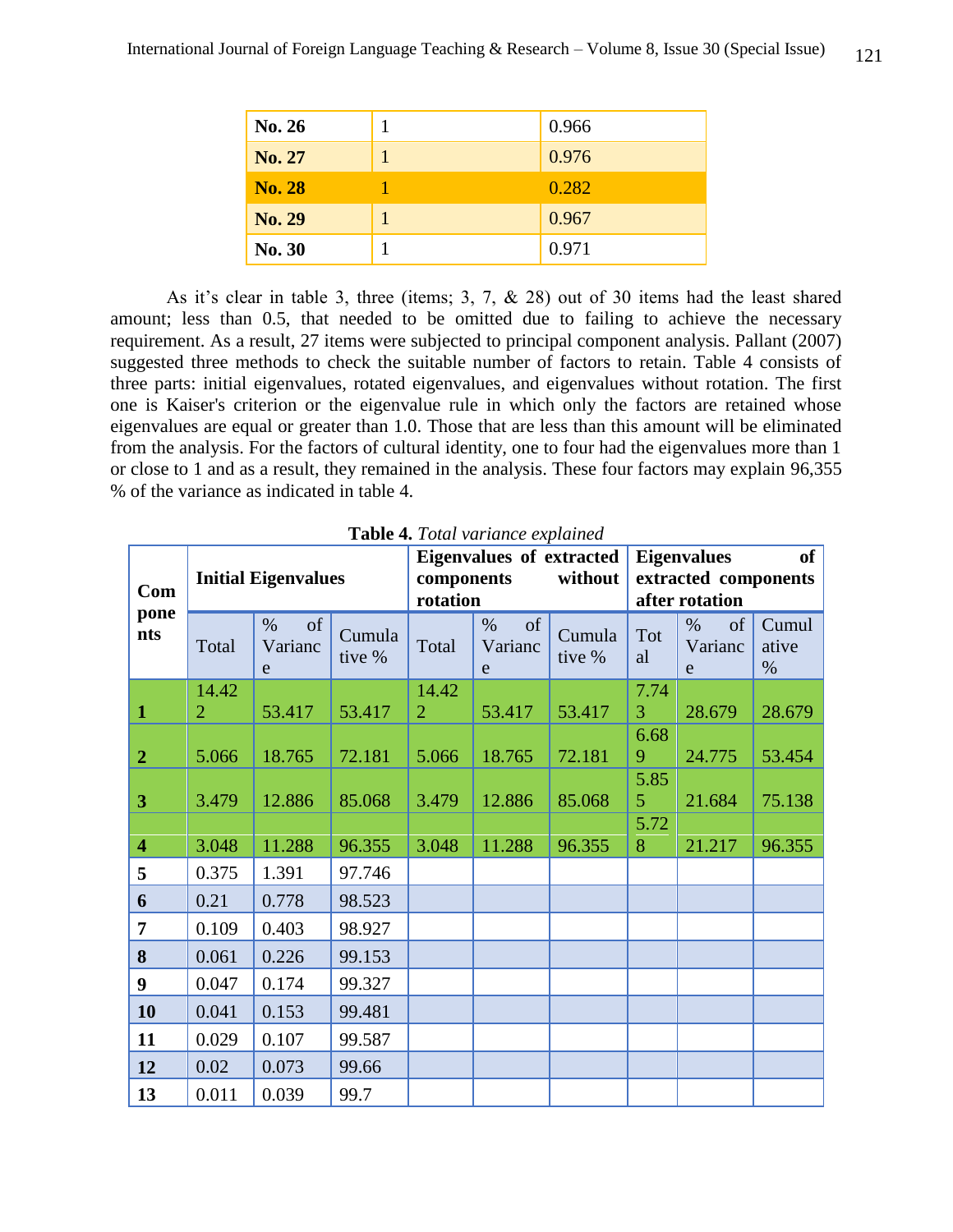| 14 | 0.01  | 0.035 | 99.735 |  |  |  |
|----|-------|-------|--------|--|--|--|
| 15 | 0.009 | 0.034 | 99.769 |  |  |  |
| 16 | 0.009 | 0.033 | 99.802 |  |  |  |
| 17 | 0.009 | 0.033 | 99.835 |  |  |  |
| 18 | 0.009 | 0.032 | 99.867 |  |  |  |
| 19 | 0.008 | 0.029 | 99.895 |  |  |  |
| 20 | 0.006 | 0.023 | 99.918 |  |  |  |
| 21 | 0.006 | 0.022 | 99.94  |  |  |  |
| 22 | 0.005 | 0.02  | 99.96  |  |  |  |
| 23 | 0.004 | 0.016 | 99.976 |  |  |  |
| 24 | 0.003 | 0.01  | 99.985 |  |  |  |
| 25 | 0.002 | 0.008 | 99.993 |  |  |  |
| 26 | 0.001 | 0.004 | 99.997 |  |  |  |
| 27 | 0.001 | 0.003 | 100    |  |  |  |

Thus, as it is presented in the above table, four factors of cultural identity were extracted because of having eigenvalues larger than 1 or close to 1 and they would explain  $1,700\%$  of the variance.

The second way for extracting the suitable number of factors is by looking at the results of the Catell's scree test (Cattell, 1966) in which we should look for a change or break in the plot and keep the factors above the break or elbow. These results are displayed by the scree plot run by SPSS. Figure 1 indicates this scree plot.



**Figure 1.** *The scree plot of the factors of the study*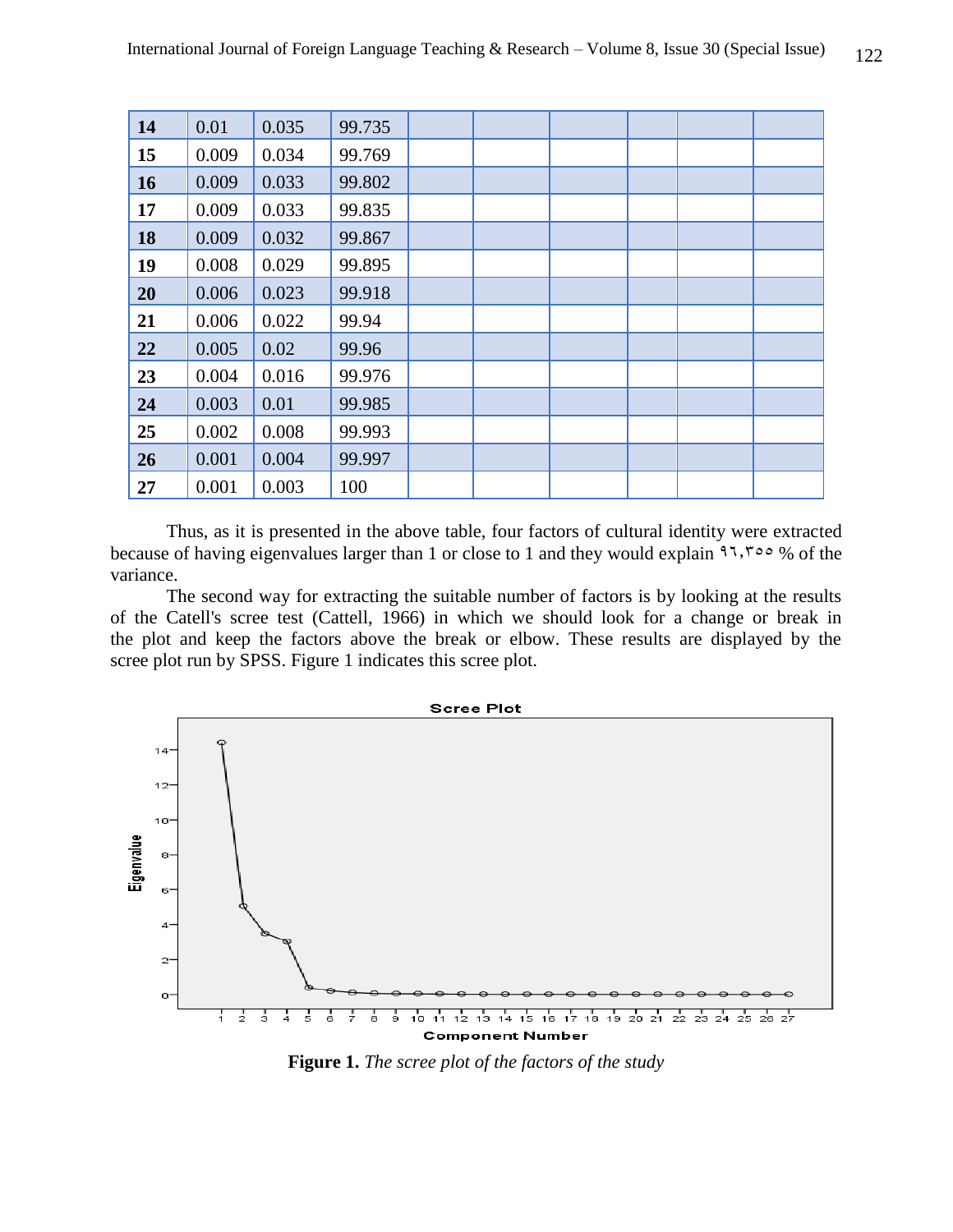As it is indicated in the above scree plot, after the fourth factor, there is a noticeable decline in the variance of the other factors and since the eigenvalues of the four factors were 1 or greater than 1, they retained in the analysis and others were omitted.

The last step in factor analysis is factor rotation to find which items have high loadings on which factors. Table 5 shows a summary of the results of factor rotation and item loadings.

| of<br><b>Items</b> | <b>Rotated Components</b> |                |       |                |  |  |
|--------------------|---------------------------|----------------|-------|----------------|--|--|
| questionnaire      | $\mathbf{1}$              | $\overline{2}$ | 3     | $\overline{4}$ |  |  |
| <b>No.1</b>        | 0.188                     | 0.229          | 0.213 | 0.921          |  |  |
| <b>No. 2</b>       | 0.19                      | 0.222          | 0.201 | 0.927          |  |  |
| <b>No. 4</b>       | 0.18                      | 0.23           | 0.189 | 0.919          |  |  |
| <b>No. 5</b>       | 0.118                     | 0.216          | 0.204 | 0.883          |  |  |
| No. 6              | 0.183                     | 0.225          | 0.234 | 0.915          |  |  |
| <b>No. 8</b>       | 0.2                       | 0.229          | 0.194 | 0.924          |  |  |
| No. 9              | 0.951                     | 0.161          | 0.102 | 0.147          |  |  |
| <b>No. 10</b>      | 0.955                     | 0.159          | 0.109 | 0.146          |  |  |
| No. 11             | 0.934                     | 0.162          | 0.158 | 0.137          |  |  |
| <b>No. 12</b>      | 0.952                     | 0.167          | 0.102 | 0.154          |  |  |
| No. 13             | 0.959                     | 0.152          | 0.097 | 0.139          |  |  |
| <b>No. 14</b>      | 0.954                     | 0.167          | 0.099 | 0.153          |  |  |
| No. 15             | 0.957                     | 0.155          | 0.099 | 0.143          |  |  |
| <b>No. 16</b>      | 0.937                     | 0.156          | 0.162 | 0.138          |  |  |
| No. 17             | 0.173                     | 0.921          | 0.182 | 0.224          |  |  |
| <b>No. 18</b>      | 0.176                     | 0.938          | 0.19  | 0.186          |  |  |
| No. 19             | 0.2                       | 0.905          | 0.184 | 0.203          |  |  |
| <b>No. 20</b>      | 0.173                     | 0.921          | 0.188 | 0.223          |  |  |
| <b>No. 21</b>      | 0.174                     | 0.924          | 0.183 | 0.217          |  |  |
| <b>No. 22</b>      | 0.173                     | 0.934          | 0.193 | 0.205          |  |  |

**Table 5***. Rotated Component Matrix<sup>a</sup>*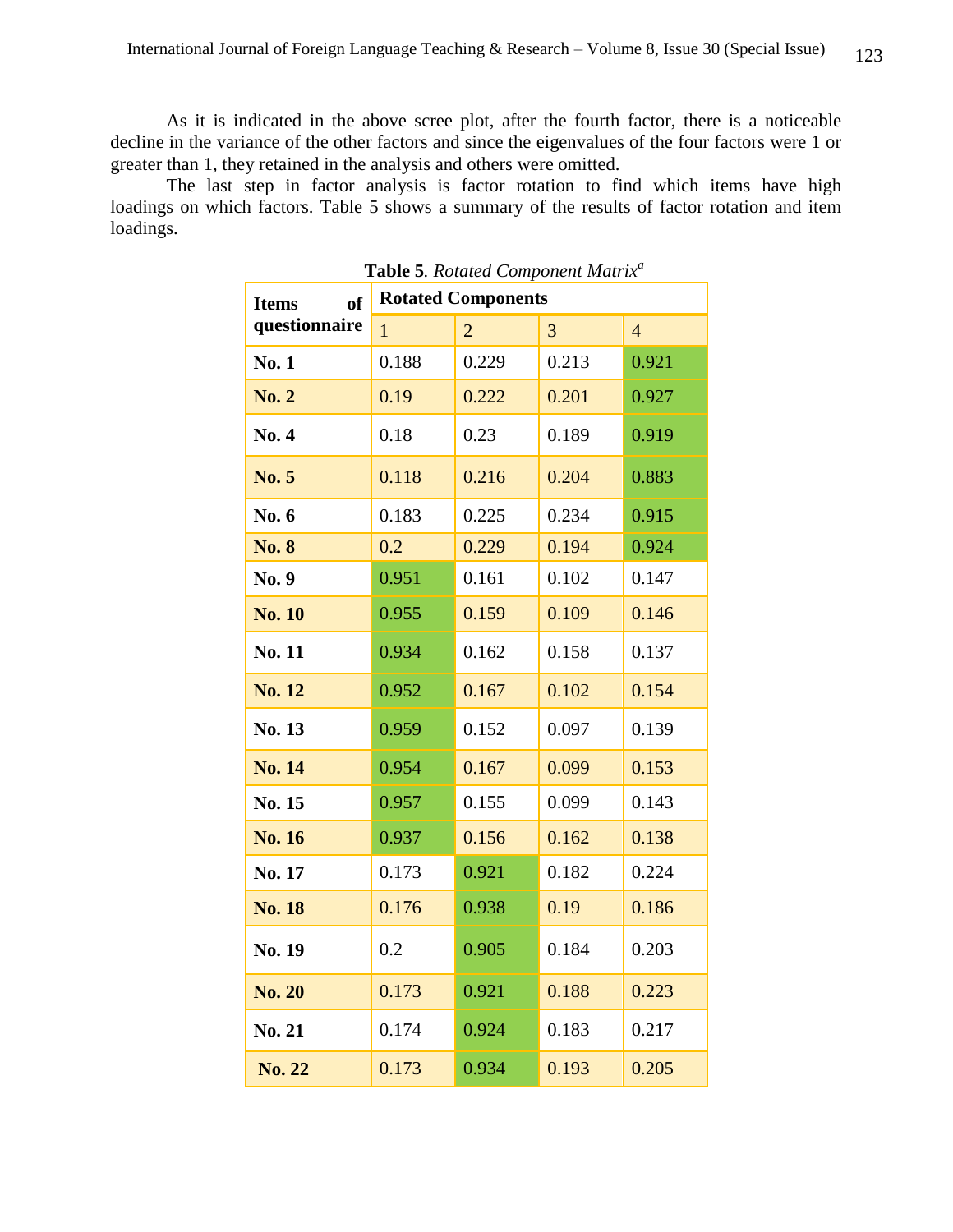| <b>No. 23</b> | 0.187 | 0.91  | 0.196 | 0.19  |
|---------------|-------|-------|-------|-------|
| <b>No. 24</b> | 0.135 | 0.218 | 0.925 | 0.214 |
| No. 25        | 0.123 | 0.187 | 0.944 | 0.173 |
| No. 26        | 0.142 | 0.205 | 0.926 | 0.215 |
| No. 27        | 0.123 | 0.195 | 0.944 | 0.178 |
| No. 29        | 0.155 | 0.192 | 0.925 | 0.223 |
| <b>No. 30</b> | 0.122 | 0.185 | 0.942 | 0.185 |

As it is noted in table 5, each of the items had loadings on four remained factors after rotation hence confirming that the questionnaire in this study and its items correctly measured what they were supposed to measure.

On the whole, the findings in the pilot study supported the reliability and validity of the self-constructed questionnaire and as a result, it was ready to be applied for the confirmatory factor analysis.

#### **Main Study**

## **Participants**

Due to the fact that the sample had to be large, available sampling was used. Therefore, the participants included 384 English language learners pursuing their studies at advanced level of proficiency in Safir English Language Institute in Tehran. The sample included 86 male and 298 female learners. The age range was 18 to 35.

#### **Instrument**

The instrument of the main phase of the study was the self-constructed questionnaire. As it was mentioned, the questionnaire went through the processes of checking for validity and reliability prior to be used in the main phase. The final questionnaire included 27 items. The reliability of the questionnaire was again calculated for the main sample (384 participants) with Cronbach's alpha reaching 0.891.

## **Data Collection Procedure**

This phase consisted of gathering 384 participants' viewpoints through distributing the validated questionnaire among them. Filling out the questionnaire took almost 25 minutes and then they were gathered and the responses were analyzed by SPSS 22.

#### **Data Analysis Procedure**

One of the purposes of this study was to develop a model of cultural identity among Iranian advanced EFL learners and to achieve this, it was decided to use Structural Equation Modeling (SEM) which was run through the use of LISREL 8.8.

## **The Correlational Phase**

Since the last research question pertained to finding the possible relationship between Iranian advanced EFL learners' cultural identity and their English language achievement scores,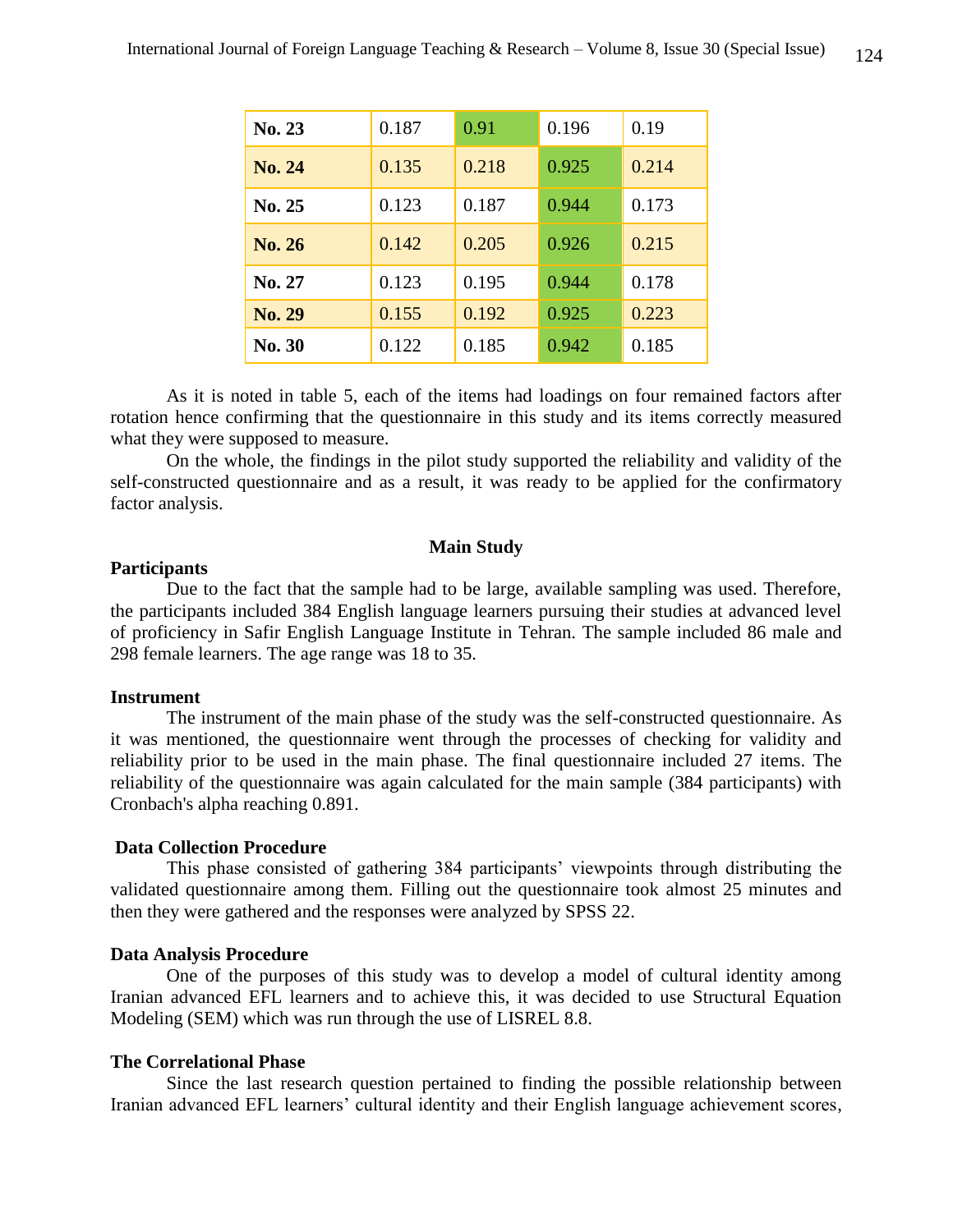the ultimate phase of the present study was to find the answer of this question and to do so, the Pearson Correlation Coefficient needed to be run.

#### **Participants**

The same group of participants in the quantitative phase; 384 advanced EFL learners, took part in this phase.

#### **Instrument**

The instruments utilized in this phase consisted of the same cultural identity questionnaire with 27 items and Safir English Language Institute achievement test for the advanced level that is administered as the final exam at the end of each term. This achievement test contains 60 items; including vocabulary, grammar, reading, listening, and writing sections, and the maximum achievement score of the participants is 60 marks.

## **Data Collection Procedure**

This phase consisted of concentrating on the data gathered from the cultural identity questionnaire filled out by 384 participants' as well as the data that were gathered by answering Safir English Language Institute achievement test for the advanced level containing 60 items with 60 marks. Answering the test took almost 85 minutes and after collecting the test papers, they were corrected, scored from 0 to 60, and were ready for being analyzed.

## **Data Analysis Procedure**

After gathering the necessary data from both cultural identity questionnaire and Safir English Language Institute achievement test from 384 EFL learners, the Pearson Correlation Coefficient was run.

#### **Results**

## **Qualitative Results**

This part presents the data gathered through analyzing the interviews with 20 English learners.

#### **Cultural Identity**

As an important concept, cultural identity and its four significant factors have appealed to some researchers; religious beliefs (Klonoff & Landrine, 2000), cultural attitudes (Pishghadm & Kamyabi, 2009), national attitudes (Pishghadm & Kamyabi, 2009), and ideas about language (Bhugra, Bhui, Mallett, Desai, Singh, & Leff, 1999). In what follows, some extractions from the interviewees' ideas about these four factors are presented.

#### *Religious beliefs*

*1- We have some religious routines like taking part in events related to Moharram and different Eids which are wonderful.* 

*2- Our religion has made us different from other nations. Most of us show that our religion is the best.*

*3- Our religion is a distinctive feature for Iranians.*

*4- Our religion separates us from other nations.*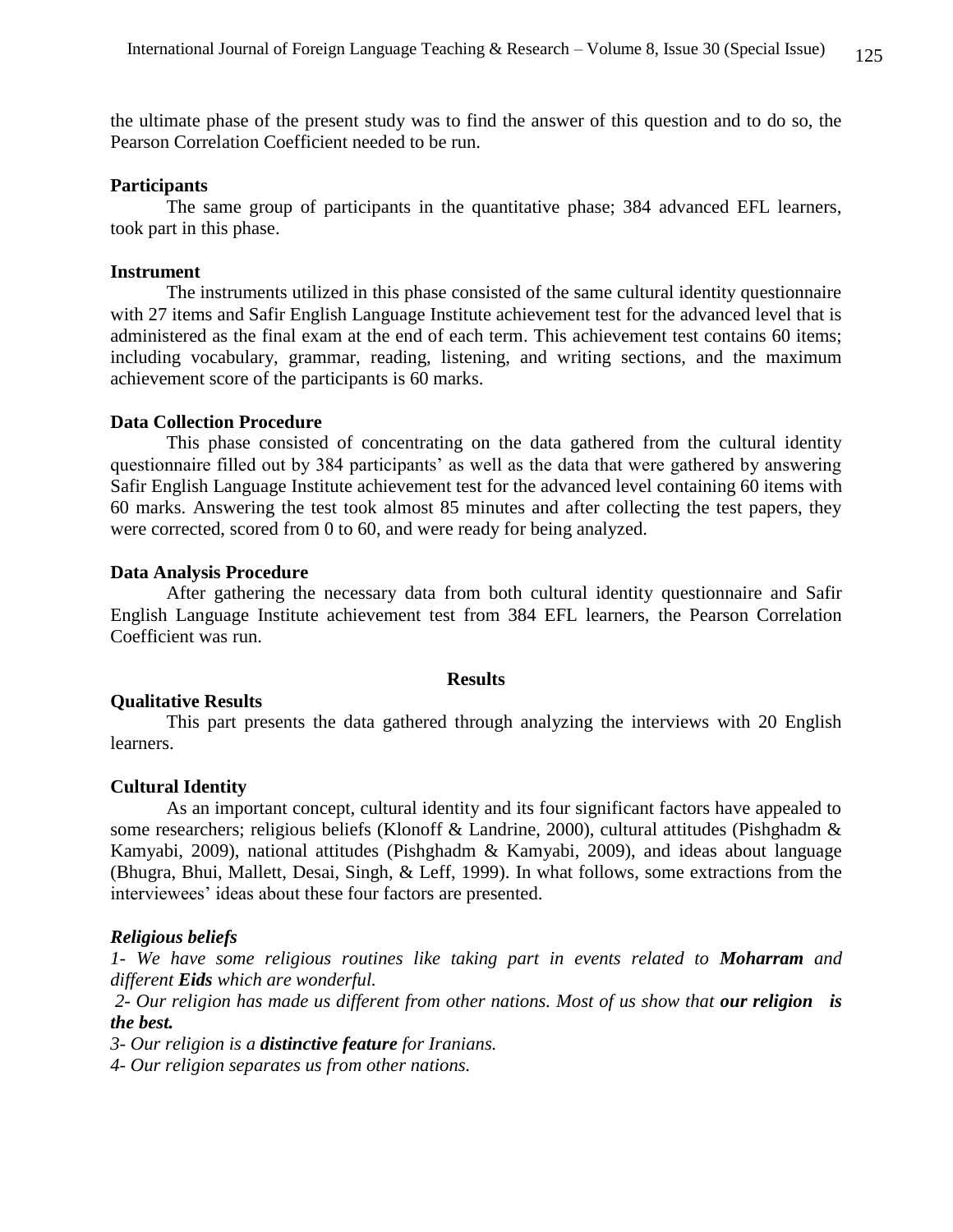## *Cultural attitudes*

*1- Iranians are very different from other nations because of the great culture and lifestyle they have.* 

*2- I love Norooz, we set Haftsin for that day which is great.*

*3- Iranians have a lot of amazing traditions that other countries don't have. For example, we have Norooz. We also have Taarof that most countries don't have.* 

*4- Our landmarks in Iran like in Tehran, Shiraz, Isfahan, our rich history, foods, wonderful architecture, literature, music, historical events, and celebrations represent our wonderful culture. Culture is like a software and civilization is like a hard ware.*

## *National attitudes*

- *1- I'm proud of being an Iranian.*
- *2- Of course some Iranians are living in other countries but I think they are still Iranians.*
- *3- Being an Iranian is really good because I think we are special, smart, and kind.*

*4- I don't believe in borders. You can live everywhere but you are always Iranians.* 

## *Language component*

*1- By caring about our language and speaking Farsi, we definitely present our culture and focus on how important it is to protect our culture.*

*2- Farsi is a symbol of our rich and ancient history and civilization.* 

*3- Language is absolutely an important aspect of any cultures and Farsi is a symbol which represents our culture. In fact, language can identify the nationality of a country.*

*4- Every country has its own language which should be used to indicate that the people of that country have not been badly affected by the globalization.*

## **Quantitative Results**

## **Checking the Reliability of the Questionnaire**

To assure that the questionnaire had the acceptable reliability for being applied in the main phase, Cronbach's alpha was calculated again. Table 6 indicates the reliability of the questionnaire.

| <b>Factors</b>           | <b>Number</b><br>of items | Cronbach's<br>alpha |
|--------------------------|---------------------------|---------------------|
| <b>Religion</b>          | 8                         | 0.801               |
| <b>Culture</b>           | 8                         | 0.846               |
| <b>Nationality</b>       | 7                         | 0.860               |
| Language                 | 6                         | 0.783               |
| <b>Cultural Identity</b> | 27                        | 0.891               |

**Table 6.** *Cronbach's alpha report of the questionnaire*

As it is displayed in table 6, the Cronbach's alpha index is  $\cdot$ ,  $\wedge$ <sup>4</sup> which shows that the questionnaire and its four factors were acceptable.

## **Confirmatory Factor Analysis (CFA) Results**

To check the validity of the model of cultural identity, the confirmatory factor analysis was applied using structural equation modeling (SEM). In fact, CFA is used to check the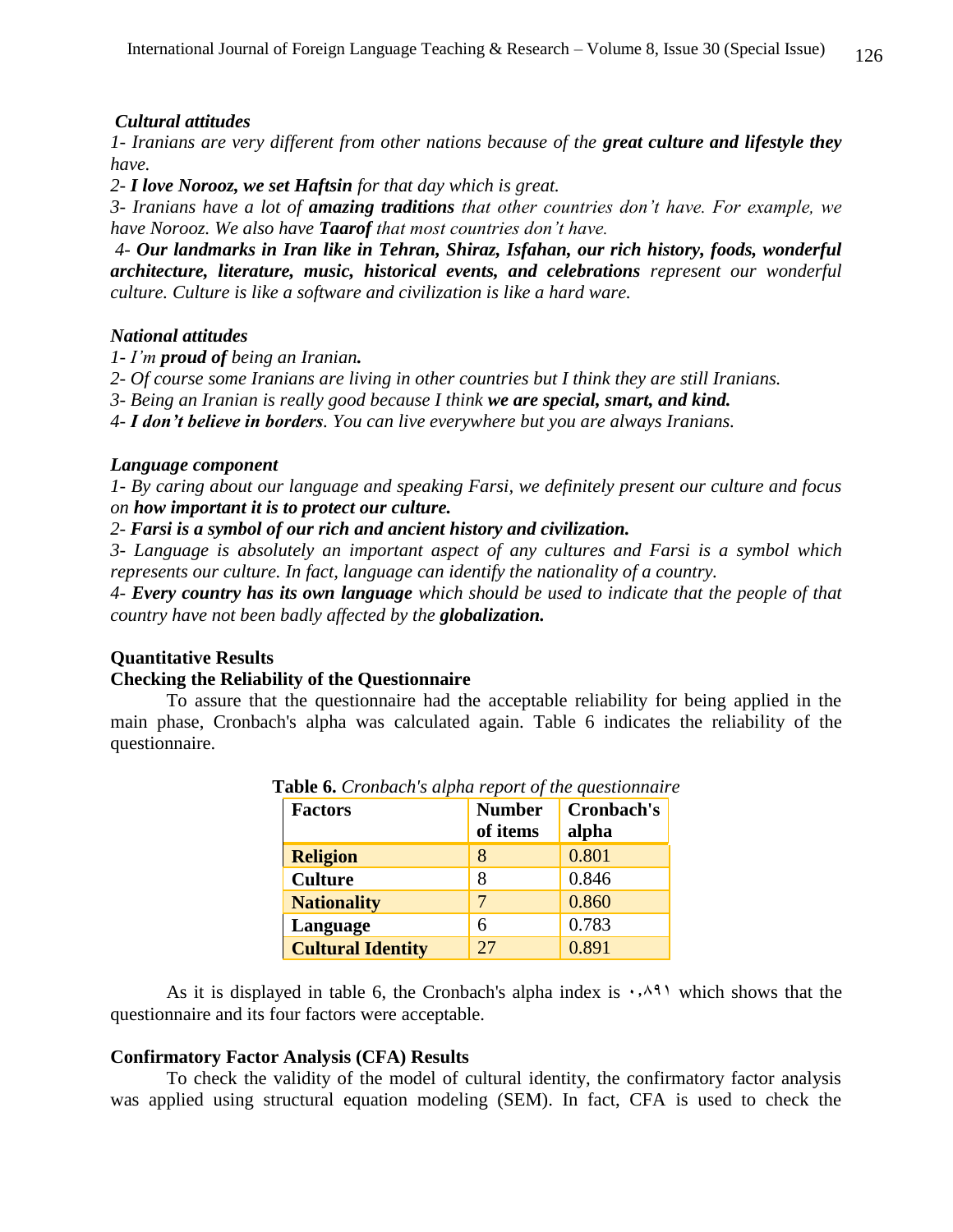goodness of fit of one or more hypothesized factor models of a measure (Adelheid & Penny, 2012, p. 127). LISREL 8.8 software (Jöreskog & Sörbom, 2006) was used to run CFA and the following results were rendered.

#### **Normality of the Factors**

Prior to CFA, Kolmogorov-Smirnov Test (K-S test), which is a nonparametric test of the equality of one-dimensional probability distributions to compare a sample with a reference probability distribution, was used. Table 7 indicates the information regarding this test.

| <b>Factors</b>           | K-S test statistic | <b>K-S</b> significance | <b>Skewness</b> | <b>Kurtosis</b> |
|--------------------------|--------------------|-------------------------|-----------------|-----------------|
| <b>Religion</b>          | 0.130              | 0.000                   | $-0.194$        | $-0.903$        |
| <b>Culture</b>           | 0.077              | 0.000                   | $-0.401$        | $-0.462$        |
| <b>Nationality</b>       | 0.097              | 0.000                   | $-0.360$        | $-0.629$        |
| Language                 | 0.102              | 0.000                   | $-0.447$        | $-0.173$        |
| <b>Cultural Identity</b> | 0.059              | 0.002                   | $-0.373$        | $-0.226$        |

**Table 7.** *the results of K-S test for the factors of the study*

As it is displayed in table 7, K-S significance for all the factors is less than 0.05 and the amount of skewness and Kurtosis are between  $(-2)$  ( $\bar{2}$ ). Thus, the normality of the data for all the factors was proved.

## **KMO Test**

The factorability of the data can be checked through two statistical tests of Bartlett's test (Bartlett, 1954) which should be significant ( $p < 0.05$ ) and the Kaiser-Meyer-Olkin (KMO) measure of sampling adequacy minimum of which should be 0.6. The indexes of these two tests for this study are presented in table 8.

| <b>Table 8. KMO and Bartlett's Test</b> |  |                                      |       |  |  |
|-----------------------------------------|--|--------------------------------------|-------|--|--|
| <b>Cultural</b>                         |  | <b>identity</b> Bartlett's Test Sig. | KMO   |  |  |
| questionnaire                           |  |                                      |       |  |  |
| $1 - 27$                                |  | 0.000                                | 0.892 |  |  |

Since KMO is more than 0.7, it is concluded that KMO and the significance of the Bartlett's test for this questionnaire are acceptable which supports the suitability of the data in the model.

Table 9 indicates all the relationships among factors in CFA. As it is clear, Beta is greater than 0.3 and T-value is more than 1.96.

**Table 9.** *β and T-Value of items of the questionnaire*

| Factors | vı            |  | <b>T-Value</b> |
|---------|---------------|--|----------------|
|         | questionnaire |  |                |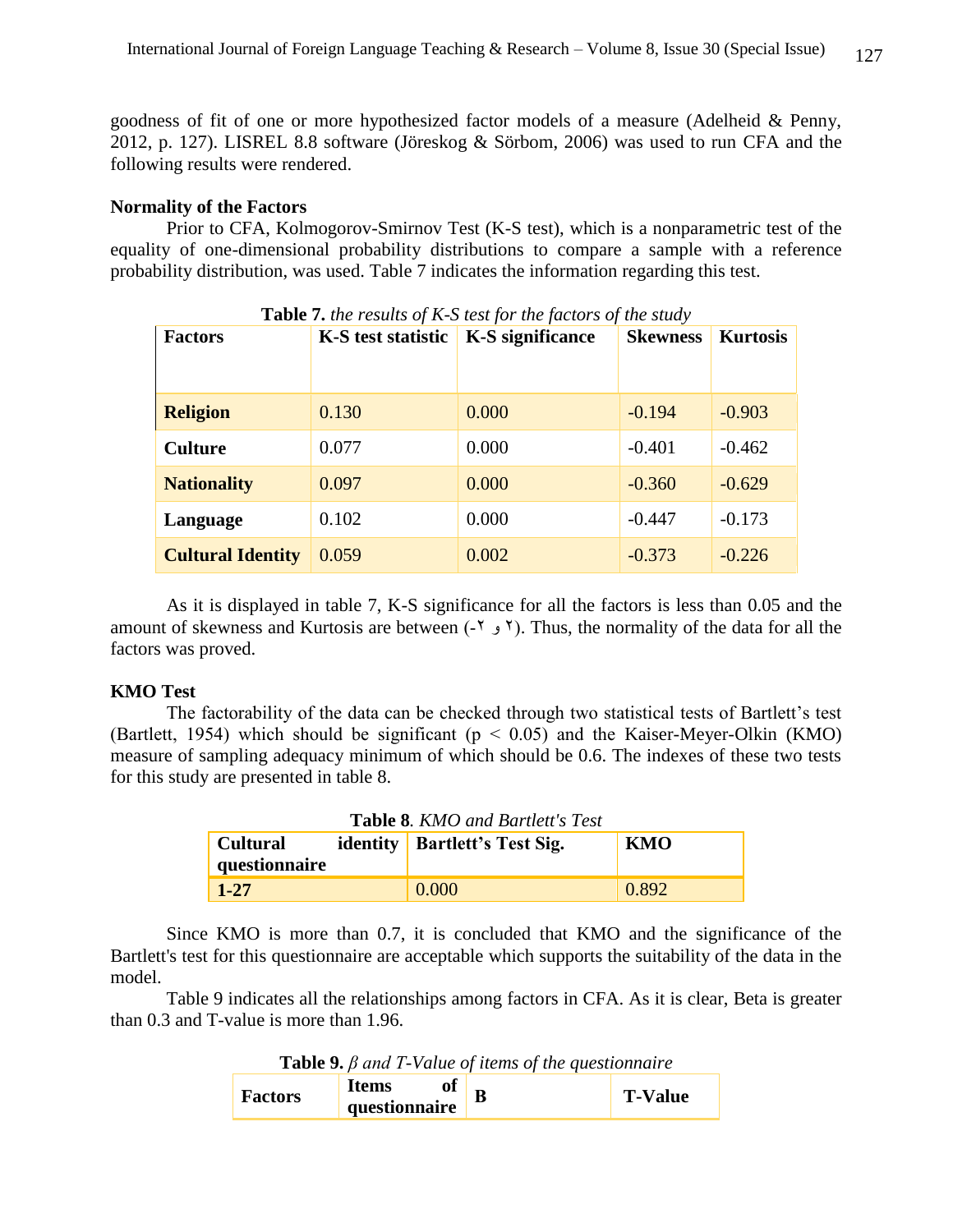|  | <b>Religion</b>    | $\mathbf{1}$   | 0.67 | 13.50 |  |
|--|--------------------|----------------|------|-------|--|
|  |                    | $\overline{2}$ | 0.65 | 12.92 |  |
|  |                    | 3              | 0.62 | 12.11 |  |
|  |                    | $\overline{4}$ | 0.61 | 11.96 |  |
|  |                    | 5              | 0.67 | 13.49 |  |
|  |                    | 6              | 0.51 | 11.24 |  |
|  | <b>Culture</b>     | $\overline{7}$ | 0.69 | 14.37 |  |
|  |                    | 8              | 0.61 | 12.27 |  |
|  |                    | 9              | 0.66 | 13.72 |  |
|  |                    | 10             | 0.64 | 13.24 |  |
|  |                    | 11             | 0.65 | 13.47 |  |
|  |                    | 12             | 0.65 | 13.23 |  |
|  |                    | 13             | 0.60 | 12.16 |  |
|  |                    | 14             | 0.61 | 12.31 |  |
|  | <b>Nationality</b> | 15             | 0.66 | 13.60 |  |
|  |                    | 16             | 0.67 | 13.98 |  |
|  |                    | 17             | 0.73 | 15.6  |  |
|  |                    | 18             | 0.64 | 13.10 |  |
|  |                    | 19             | 0.72 | 15.35 |  |
|  |                    | 20             | 0.68 | 14.16 |  |
|  |                    | 21             | 0.70 | 14.73 |  |
|  | Language           | 22             | 0.64 | 12.67 |  |
|  |                    | 23             | 0.57 | 11.08 |  |
|  |                    | 24             | 0.64 | 12.74 |  |
|  |                    | 25             | 0.59 | 11.47 |  |
|  |                    |                |      |       |  |
|  |                    | 26             | 0.62 | 12.29 |  |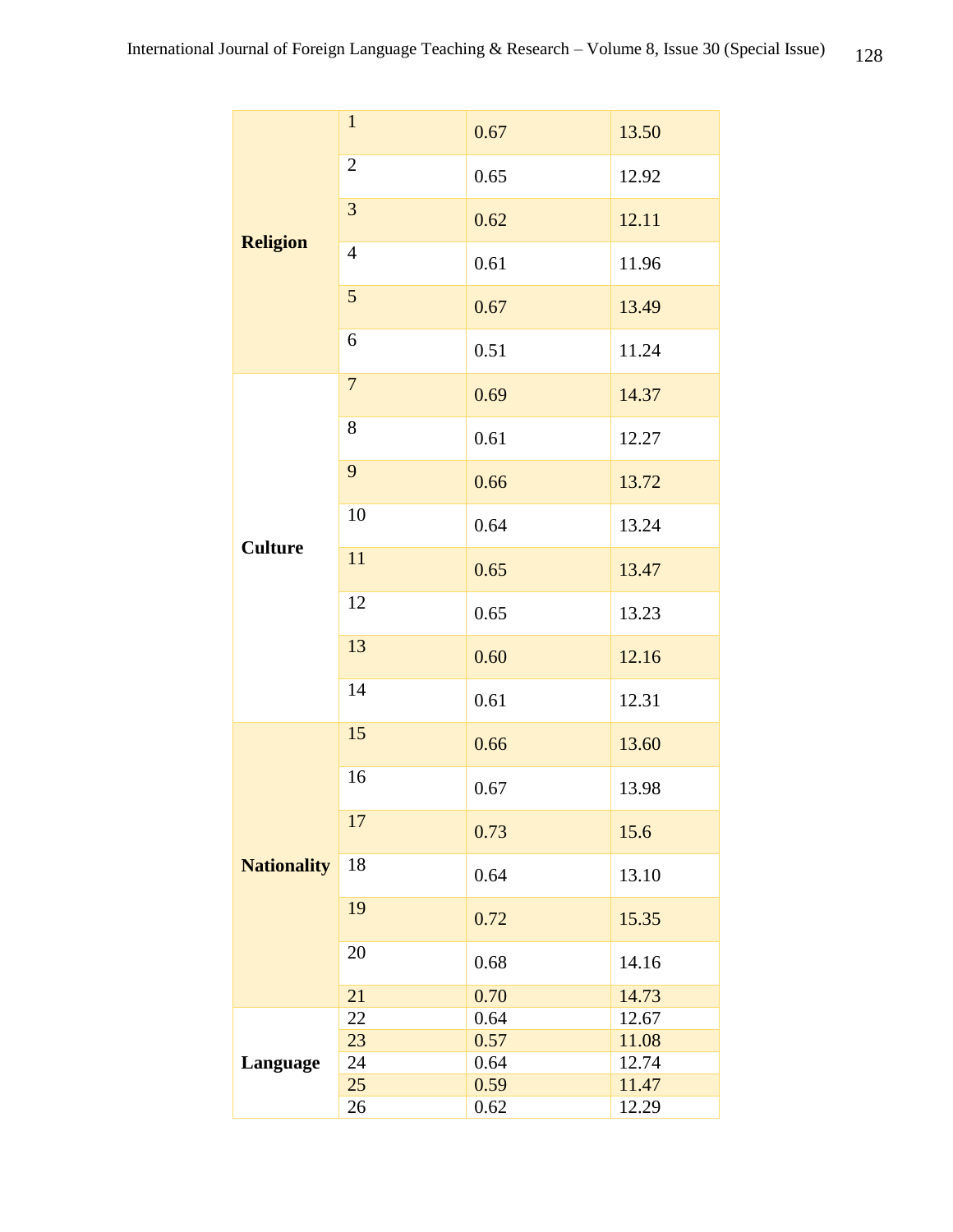





**Figure 2***. Unstandardized coefficients diagram*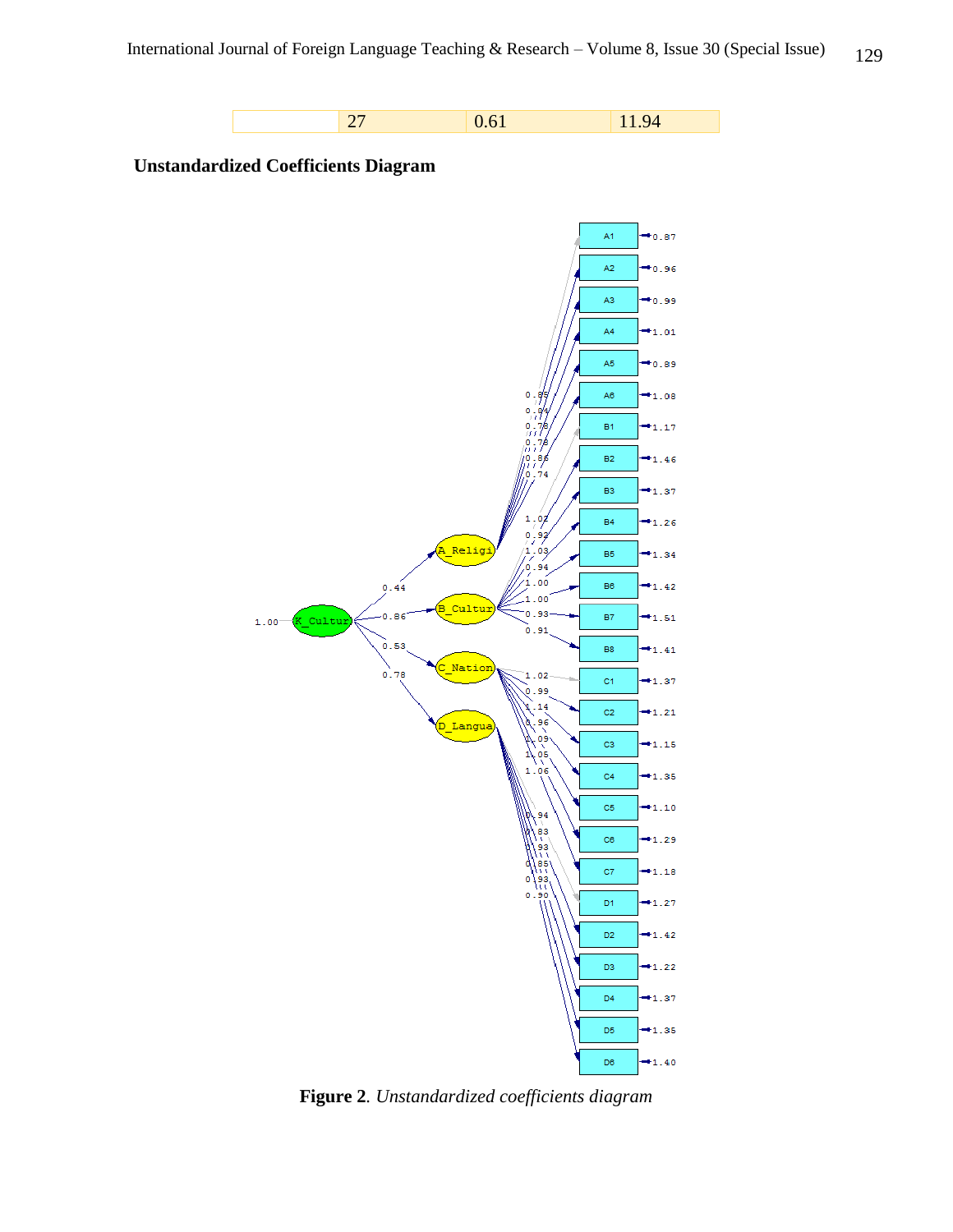

**Standardized Coefficients Diagram**

**Figure 3.** *Standardized coefficients diagram*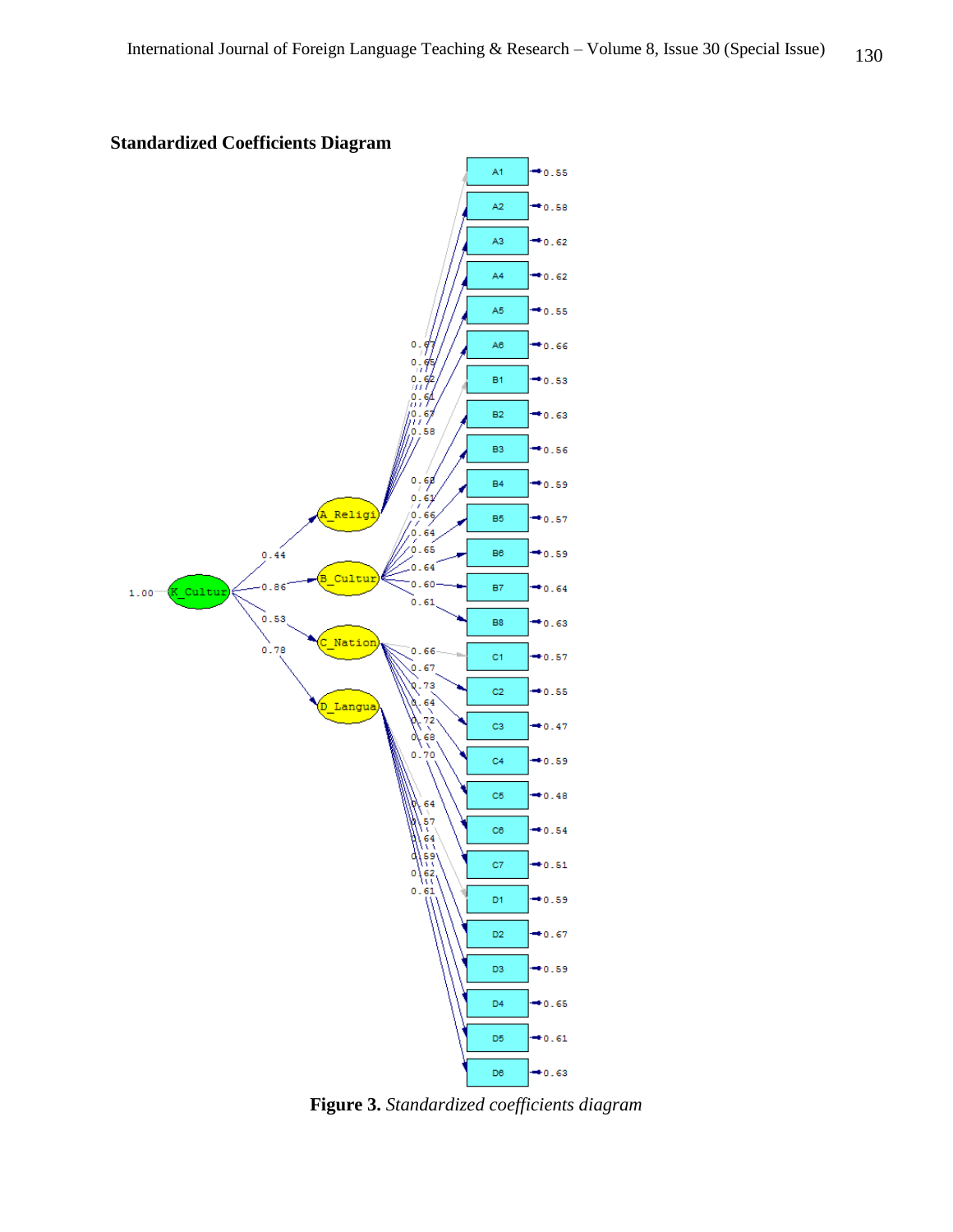# **T-Values Diagram**

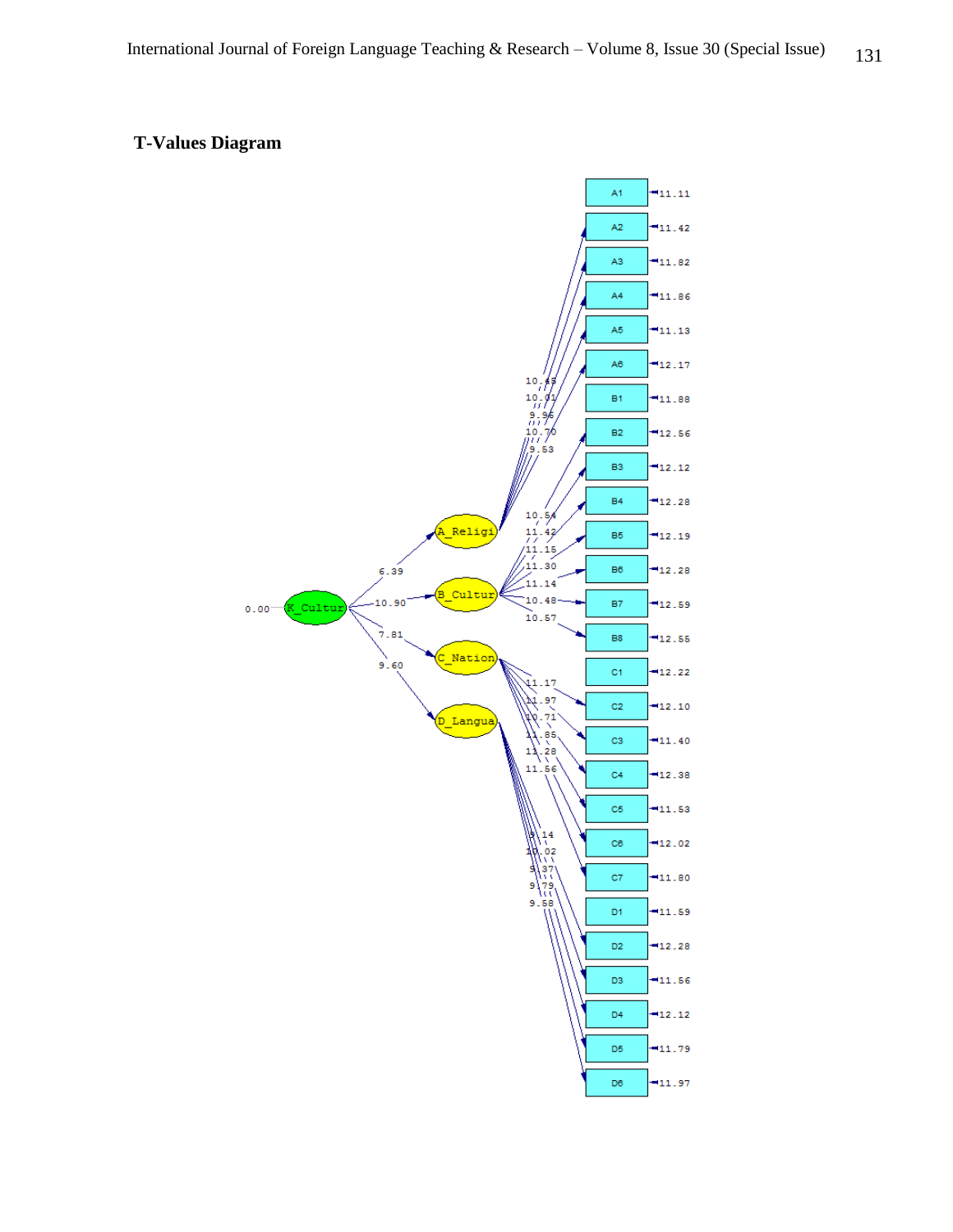| <b>Table 10.</b> The obtained and the acceptable fit indices |              |                  |             |      |      |            |                                                                                             |            |
|--------------------------------------------------------------|--------------|------------------|-------------|------|------|------------|---------------------------------------------------------------------------------------------|------------|
| <b>Fit indices</b>                                           | <b>RMSEA</b> | Chi<br>square/df | <b>SRMR</b> | GFI  | NFI  | <b>CFI</b> | IFI                                                                                         | <b>RFI</b> |
| The acceptable value                                         | $0.08 \ge$   | $\leq 3.00$      | $\leq 0.08$ |      |      |            | $\left  0.9 \leq \right  0.9 \leq \left  0.9 \leq \right  0.9 \leq \left  0.9 \leq \right $ |            |
| The obtained value                                           | 0.043        | 1.705            | 0.047       | 0.90 | 0.94 | 0.97       | 0.97                                                                                        | 0.93       |

**Figure 4***. T-values diagram* **Table 10.** *The obtained and the acceptable fit indices*

To check the fit of the model to the data, some scholars, such as Jaccard and Wan (1996) suggested using indices from different classes because this strategy helps overcome the limitations of each index. As a result, the obtained values for fit indices (Table 10) were checked against the desired values. For RMSEA, according to Steiger (2007), an upper limit of 0.08 seems to be the general consensus among authorities in the area and as it is clear in Table 16, the obtained value in the present study is 0.043 which is less than 0.08. The relative chi-square that was calculated for this model was 1.705 which is less than the upper limit of 3.00 reported in Ullman and Bentler (2003) and the obtained GFI was 0.90. As it is noticeable from the above table of the fit indices, it can be concluded that the proposed model does fit to the data.

As the final step in this phase, β and T-Value of the variables were considered for the second time and it became clear that there was a significant relationship among the factors of the study due to the fact that  $\beta$  was positive and T-Value was more than 1.96.

## **Correlational Results**

The last part of this study deals with the correlational phase which was carried out to figure out whether there was any possible relationship between cultural identity and language achievement among Iranian advanced EFL learners. To do so, the researcher used the data gathered in the quantitative phase in which the participants went through the questionnaire and also the data gathered when the same group of participants in the quantitative phase, who were 384 EFL learners, took Safir English Language Institute achievement test for the advanced level. Their scores were 0 to 60. To carry out this phase, the Pearson Correlation Coefficient was run.

| <b>Factors</b>     |                            | <b>Achievement Scores</b> |  |  |
|--------------------|----------------------------|---------------------------|--|--|
|                    | <b>Pearson Correlation</b> | 0.407                     |  |  |
| <b>Religion</b>    | P-Value                    | 0.000                     |  |  |
| <b>Culture</b>     | <b>Pearson Correlation</b> | 0.585                     |  |  |
|                    | P-Value                    | 0.000                     |  |  |
|                    | <b>Pearson Correlation</b> | 0.539                     |  |  |
| <b>Nationality</b> | P-Value                    | 0.000                     |  |  |
|                    | <b>Pearson Correlation</b> | 0.534                     |  |  |
| <b>Language</b>    | P-Value                    | 0.000                     |  |  |

**Table 11***. Relationship between cultural identity and language achievement scores*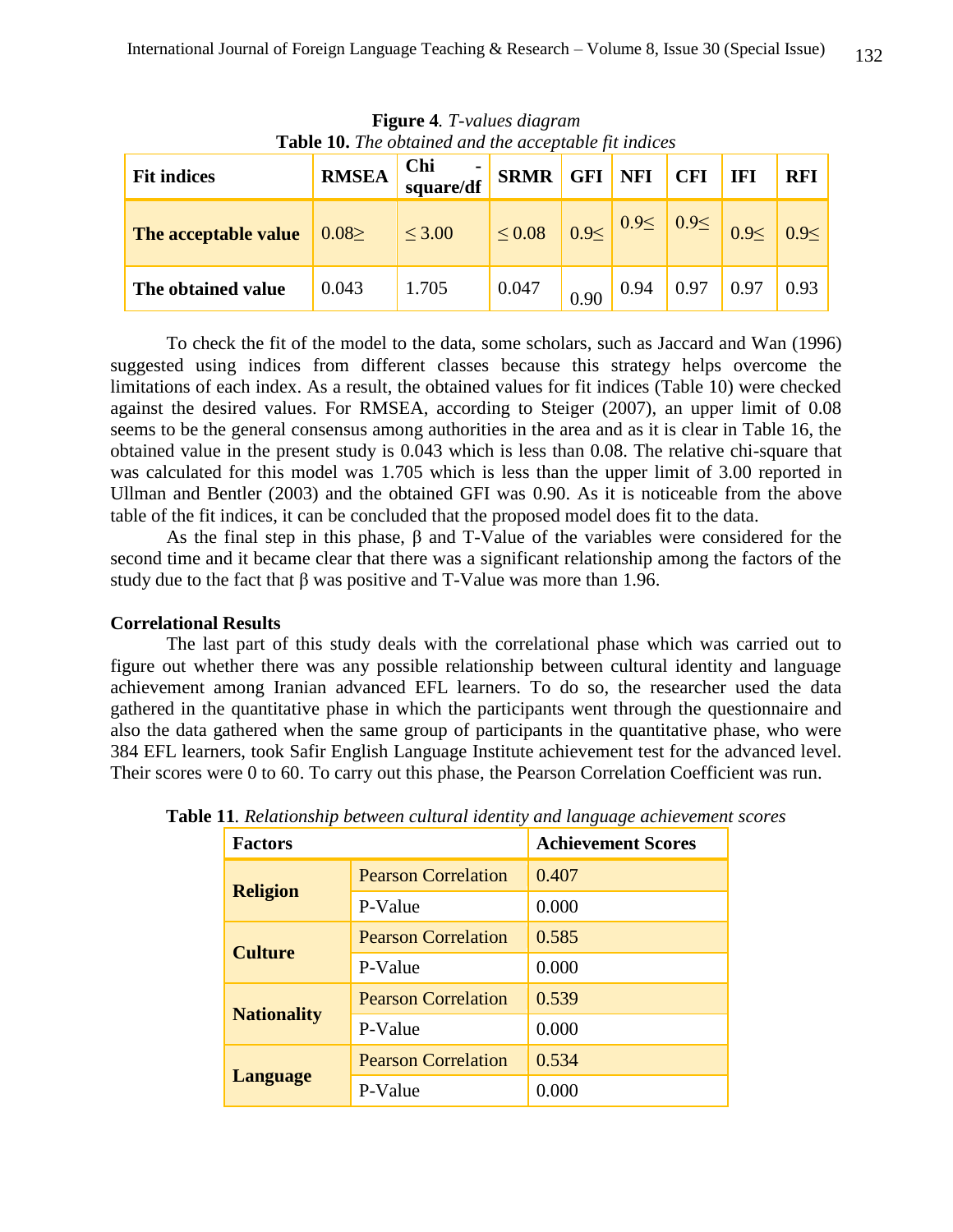| <b>Cultural</b><br><b>Identity</b> | <b>Pearson Correlation</b> | 0.729 |
|------------------------------------|----------------------------|-------|
|                                    | P-Value                    | 0.000 |

According to table 11, there is a significant relationship between the variables of the study and that is because of P-Value being less than 0.05. Thus, all the factors of cultural identity have a positive relationship with language achievement scores that means if cultural identity gets enhanced, language achievement scores will increase and vice versa.

## **Answers to the Research Questions Revisiting the First Research Question**

To answer this research question, the results of the confirmatory factor analysis needed to be examined to check for the fit of the model. Different indices which are indicators of a model's good fit were calculated, many of which indicate that the model presented in the present study can be a valid one for future research. Therefore, the final model of Iranian advanced EFL learners' cultural identity can be presented in figure 5.



RMSEA: 0.043 , Chi-square/df : 1.705 SRMR :0.047 , GFI : 0.9 NFI : 0.94, CFI : 0.97, IFI: 0.97, RFI : 0.93 **Figure 5.** *The final model of cultural iden*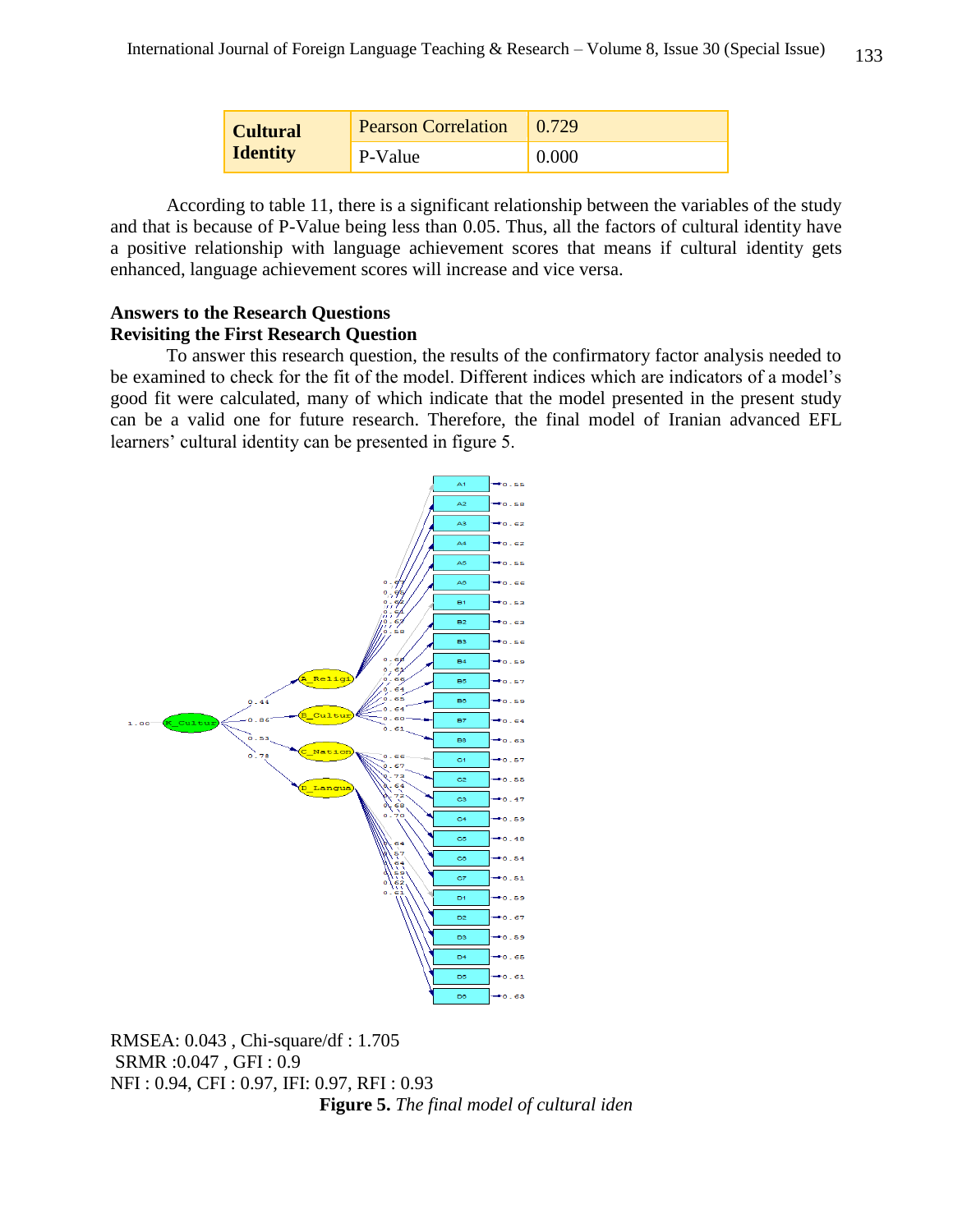## **Revisiting the second Research Question**

Based on the results of the Pearson Correlation Coefficient, it was realized that there was a positive relationship between EFL learners' cultural identity and their English language achievement. Therefore, the answer to the second research question of the study is positive.

#### **Discussion**

The fact that Iranian cultural identity had factorial structure was quite in line with previous studies done on cultural identity of Japanese and African participants. For instance, *The African American Acculturation Scale-Revised (AAAS-R)* developed by Klonoff and Landrine (2000) is an African cultural identity measure consisting of some factors like Religious Beliefs and Practices, Preference for Things, Interracial Attitudes, Cultural Superstitions, and Family Values.

The findings of the current study are in line with multiple studies (e.g., Alptekin, 2006; 2008; Oller, 1995), reporting the positive interconnectedness of cultural awareness and learners' performance in language learning. For instance, a study conducted by Alptekin (2006) showed that when learners are aware of the cultural norms, they can interpret the text better than when they are not. Duff and Uchida (1997) studied the relationship between language and culture, and the cultural identities of teachers and teaching practices. The results of their study showed that social, political, cultural, and professional identities of teachers are related to some complexities that are reflected in their classes. Ever since the focus of research on the relationship between language and culture inspired by theory of Linguistic Relativity and the Sapir-Whorf Hypothesis, some fields including Applied and Socio Linguistics have sought to shed more light on this relationship (Brantmeier, 2004). Based on these theories, the basic constituents of language cannot be separated from the users' viewpoints. Naqeeb (2012) has also focused on the impact of cultural aspects of target language in learning that language. Furthermore, Mao (2009) asserted that the importance of culture in L2 classrooms should be considered. The results of a study conducted by Sabatin (2013) also indicated significant differences between participants who are culturally aware and those who do not know anything in terms of their performance on reading comprehension.

However, the findings of this study are in contrast with a study conducted by Razmjoo (2010) showing no significant relationship between L2 achievement and the aspects of identity. The fact that Iranian cultural identity had a positive relationship with English language achievement is also in contrast with the concept of *social solidarity*. The theme "Social Solidarity" refers to the ties in social relations connecting people to one another, which measures the amount of talk happening between individuals (Pishghadam, Noghani, & Zabihi, 2011). Based on such concept, it can be explained that people with more score in cultural identity would enjoy more solidarity and hence would be less interested in foreign culture and language. In addition, the results of this study are in contrast with a study by Razmjoo and Mavaddat (2015) which revealed that identity did not have any impacts on the relationship between justice judgments and outcomes in EFL classes.

## **Conclusion**

Some implications related to Iranian context of language teaching are listed below: ●Language teachers need to have adequate knowledge about Iranian model of cultural identity in EFL classes. They need to know what factor of cultural identity would affect learners in learning English language positively or negatively.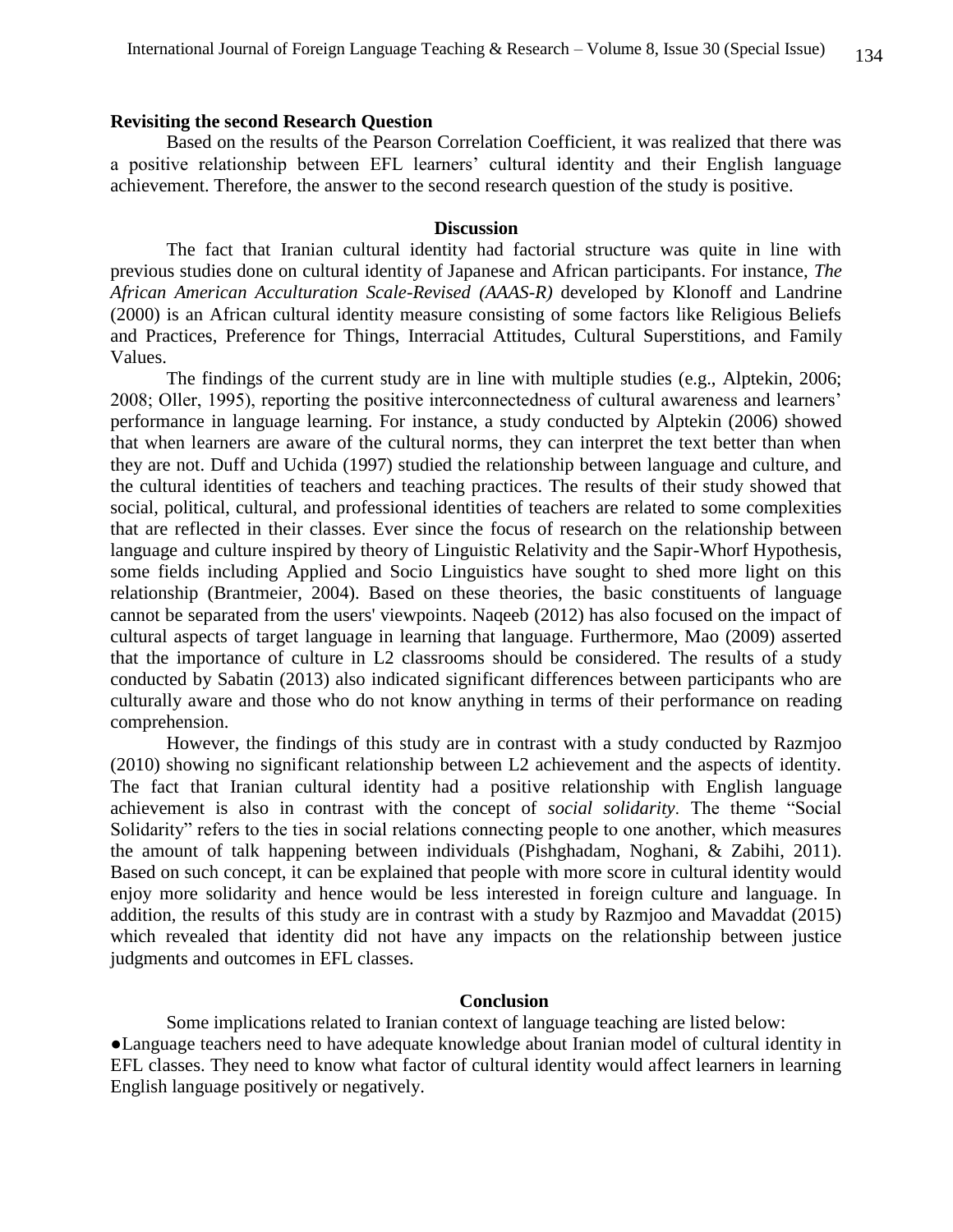●Language teachers also need to be equipped with strategies to deal with challenges of conflicts between cultural identity and foreign language learning.

This study was suffering from some limitations. For instance, the variables of the study were measured through self-report measures like questionnaire that may impose some limitations. In self-report measures, participants report what they perceive as their true response. Therefore, it is possible that participants are not honest when answering or what they perceive as their true actions or feelings may not be the real actions or feelings. In addition, the research cannot guarantee that findings of the current study are directly related to cultural identity and second language learning. Various intervening variables that are characteristics of individuals can affect the nature of the relationship between cultural identity and English language learning.

Due to the fact that a comprehensive study is hardly achievable, the study was delimited in certain aspects. For instance, the sampling was convenient sampling, and participants were chosen from among the available learners. In addition, many of the questionnaires were distributed not by the researcher but by other instructors at the institute; consequently, this may have had some effects on the performance of the participants on the questionnaire.

#### **References**

Abu-Rayya, H. B. (2006) Ethnic identity, ego identity, and psychological well-being. *British Journal of Developmental Psychology, 24*(6), 669 – 679.

Adelheid, A. N., & Penny, M. P. (2012). Presenting Your Findings: A Practical Guide for Creating Tables.

Alptekin, C. (2006). Cultural familiarity in inferential and literal comprehension in L2 reading. *System, 34*(5), 494-508.

Alptekin, C. (2008, May). *Multi competence revisited: From EFL to ELF. Plenary speech presented at the 5th ELT Research Conference-Bridging the gap between theory and practice in ELT*. Çanakkale Onsekiz Mart University, Turkey.

Ary, D., Jacobs, L. C., Irvine, C. K. S., & Walker, D. (2013). *Introduction to research in education*: Cengage Learning.

Bhugra, D., Bhui, K., Mallett, R., Desai, M., Singh, J., & Leff, J. (1999). Cultural identity and its measurement: A questionnaire for Asians. *International Review of Psychiatry, 11*(2-3), 244-249.

Brantmeier, C. (2004). Building a comprehensive theory of adult foreign language reading: A variety of variables and research methods. *The Southern Journal of Linguistics, 27*(1), 1-7.

Chavez, M. (2002). Variation in the beliefs of college students of German about the teaching of culture. *Die Unterrichtspraxis/Teaching German, 35*(2), 129–140.

Duff, P. A., & Uchida, Y. (1997). The negotiation of teachers' sociocultural identities and practices in postsecondary EFL classrooms. *TESOL Quarterly, 31*, 451–487.

Edwards, J. (2009). *Language and identity: An introduction*. New York, NY: Cambridge University Press.

Gardner, R. C. (1985). *Social psychology and second language learning: The role of attitudes and motivation.* London: Edward Arnold.

Gardner, R. C. (2001). Integrative motivation and second language acquisition. *Motivation and second language acquisition, 23*(1), 1-19.

Ho, D. G. E. (2009). Systemic text analysis in the ESL writing classroom: Does it work? *RELC Journal: A Journal of Language Teaching and Research, 40*(3), 333-359.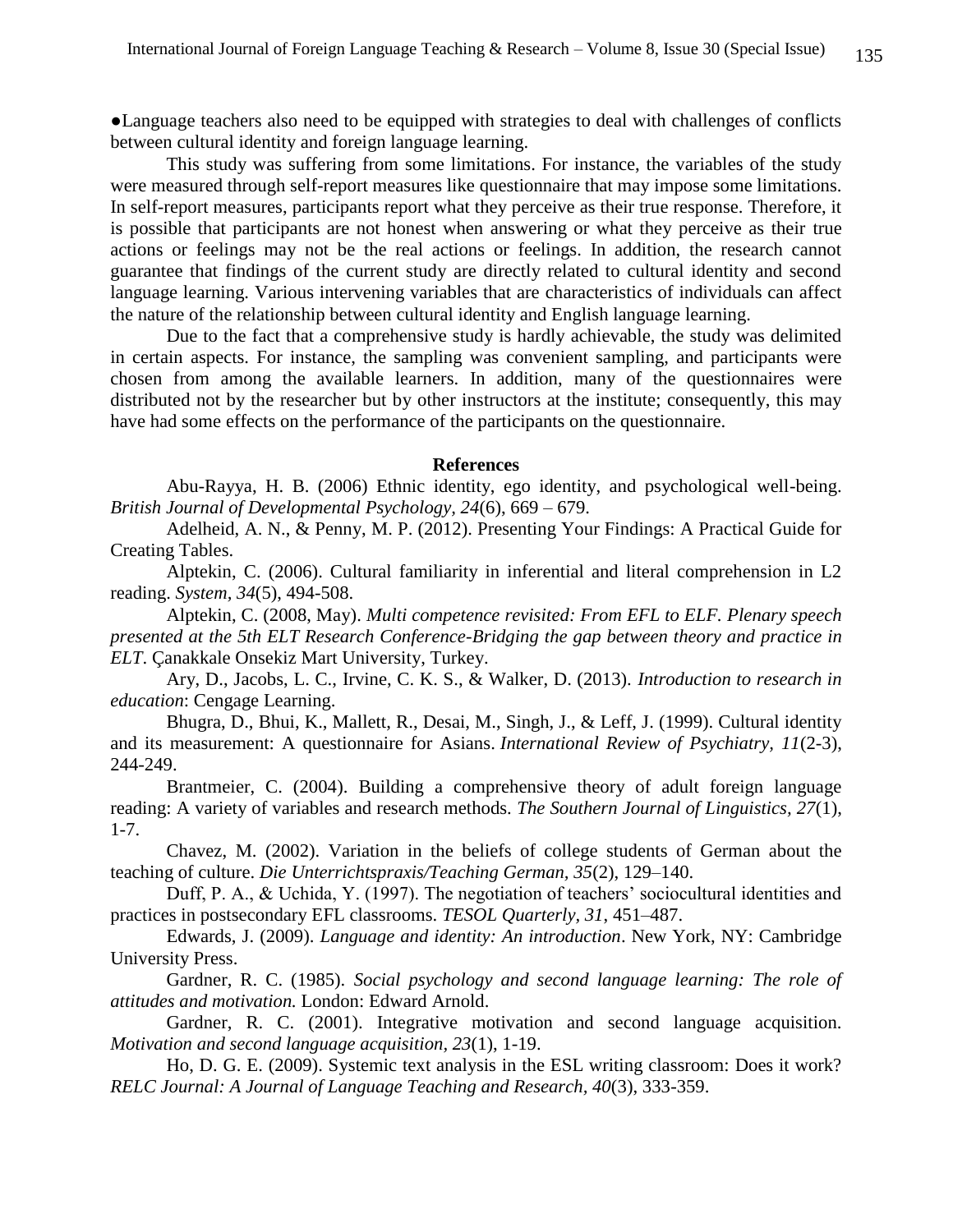Jaccard, J., & Wan, C. K. (1996). *LISREL approaches to interaction effects in multiple regression*: Sage.

Jöreskog, K. G., & Sörbom, D. (2006). LISREL 8.80 for Windows [Computer software]. *Lincolnwood, IL: Scientific Software International*.

Kaikkonen, P. (2001). Intercultural learning through foreign language education. In Kohonen, V., Jaatinen, R., Kaikkonen, P. & Lehtovaara, J., *Experiential learning in foreign language education.* (pp. 61–105). London: Pearson Education.

Klonoff, E. A., & Landrine, H. (2000). Revising and improving the African American acculturation scale. *Journal of Black Psychology, 26*, 235-261.

Kuckartz, U. (2007). MAXQDA: Qualitative data analysis. *Berlin: VERBI software*.

Liebkind, K. (2006). Ethnic identity and acculturation. In D. L. Sam & J. W. Berry (Eds.), *Cambridge handbook of acculturation psychology.* Cambridge, UK: Cambridge University Press.

Mao, W. (2009). Teaching culture within and beyond language*. English Language Teaching, 2*(4), 144-148.

Martínez-Gibson, E. A. (1998). A study on cultural awareness through commercials and writing. *Foreign Language Annals, 31*(1), 115-139.

May, S. (2008). *Language and minority rights: Ethnicity, nationalism and the politics of language.* New York, NY: Routledge.

Morita, N. (2004). Discourse socialization through oral classroom activities in a TESL graduate classroom. *TESOL Quarterly, 34*(3), 279–310.

Naqeeb, H. (2012). Promoting cultural literacy in the EFL classroom*. Global Advanced Research Journal of Educational Research and Reviews, 1*(4), 41-46.

Nettle, D., & Romaine, S. (2000). *Vanishing voices: The extinction of the world's languages.* New York, NY: Oxford University Press.

Norrizan R. (1993). *Cultural Considerations in ESL Texts; a Sociolinguistic Approach at Facilitating ESL Learning in Towards More Effective Learning and Teaching of English*. Proceedings Second International Conference.

Oller, J. W. (1995). Adding abstract to formal and content schema: Results of recent work in Peircean semiotics. *Applied Linguistics, 16*(3), 273-306.

Pallant, J. (2007). SPSS survival manual: A step-by-step guide to data analysis using SPSS version 15. *Nova Iorque: McGraw Hill*.

Pishghadam, R., & Kamyabi, A. (2009). *The Relationship between accent and deculturation among EFL learners in Iran*. Paper presented at Yazd Conference, Iran.

Razmjoo, S. A. (2010). Language and identity in the Iranian context: The impact of identity aspects on EFL learners' achievement. *The Journal of Teaching Language Skills (JTLS), 2*(2), 99-121.

Razmjoo, S. A., & Mavaddat, R. (2015). On the relationship between justice judgments, outcomes and identity orientations among Iranian EFL learners: A structural equation model. *Iranian Journal of Language Teaching Research 3*(2), 101-117.

Ritlyova, A. (2009). *Cultural Studies in Language Teaching. Milan Ferencik, Juraj Horvath* (eds.) Paper presented at the Language, Literature and Culture in a Changing Transatlantic World International Conference.

Sabatin, I. M. (2013). The Effect of Cultural Background Knowledge on Learning English Language. *International Journal of Science Culture and Sport, 1*(4), 22-32.

Samimi, F., & Sahragard, R. (2018). On the Validation of a Preliminary Model of Reading .Strategy Using SEM: Evidence From Iranian ELT Postgraduate Students. *Journal of Research in Applied Linguistics*, *9*(1), 105-126.